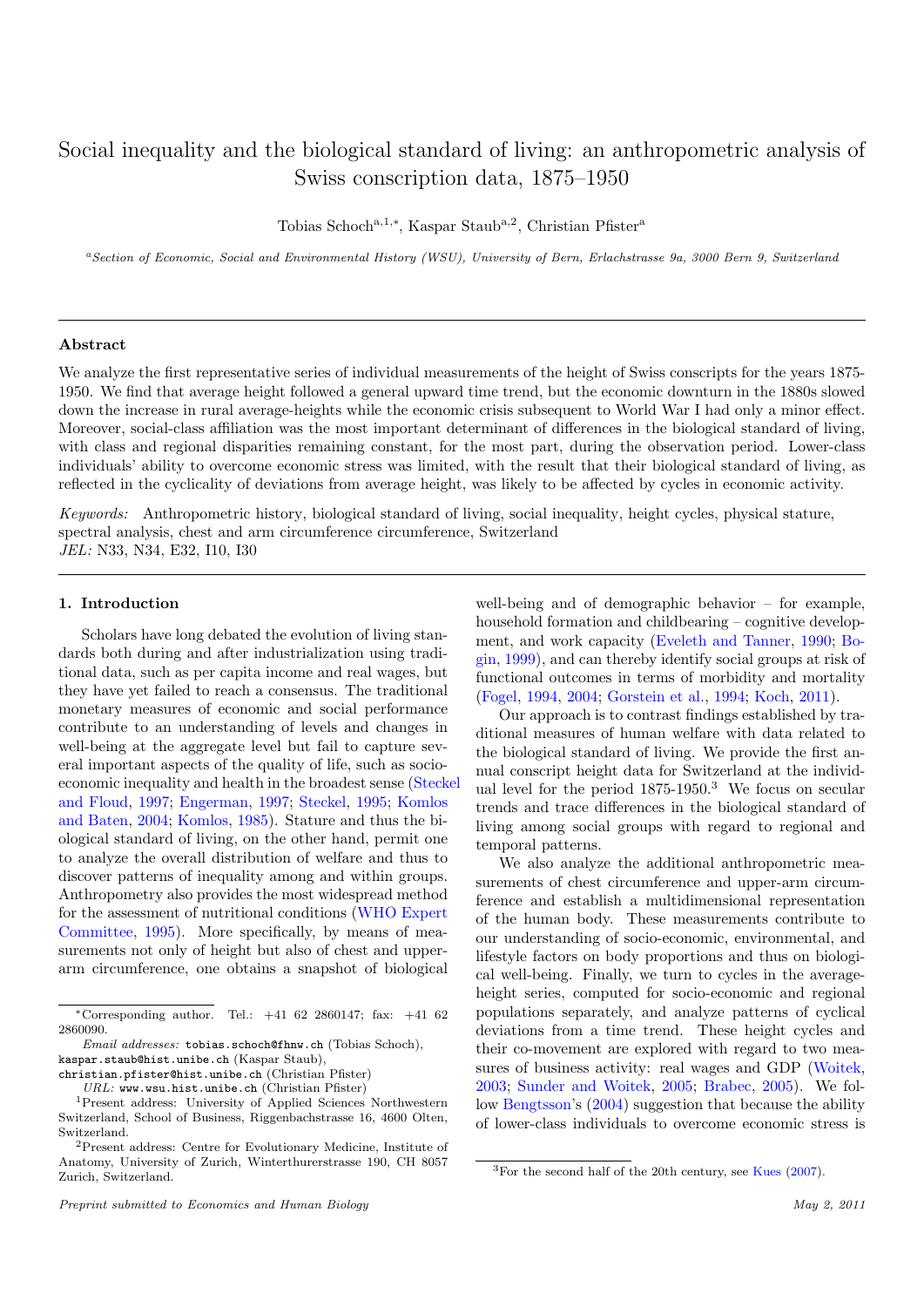limited, their biological standard of living is likely to be affected by business cycles.

# 2. Standard of living – Measuring social performance

Most of the commonly used concepts of the standard of living focus on goods themselves or on the ability to access them, which is generally measured by income. However, both income and goods are inadequate as living-standard measures because needs and wants vary according to personal and societal characteristics [\(Sen,](#page-21-5) [1987,](#page-21-5) [1997\)](#page-21-6). With such measures the distribution within the society and the family is unclear. A study of the biological standard of living in 19th- and 20th-century Switzerland offers the possibility of expanding our knowledge about a country whose anthropometric history has not been extensively studied [\(Komlos,](#page-20-9) [1994;](#page-20-9) [Steckel,](#page-21-1) [1995;](#page-21-1) [Staub,](#page-21-7) [2010;](#page-21-7) [Kues,](#page-20-8) [2007\)](#page-20-8).

#### 2.1. The biological standard of living

Height not only serves as an indicator for nutritional well-being but also has been established as an important standard-of-living measure [\(Komlos,](#page-20-10) [1989;](#page-20-10) [Komlos and Baur,](#page-20-11) [2004\)](#page-20-11). Average height is conceptualized as the "biological standard of living", highlighting the distinction from common (usually monetary) concepts of the standard of living [\(Komlos,](#page-20-12) [1987,](#page-20-12) [1989,](#page-20-10) [1994\)](#page-20-9). The average adult height of a population serves as a measure of the population's nutritional status from birth through adolescence (including episodes of deprivation and catch-up growth), reflecting environmental conditions [\(Eveleth and Tanner,](#page-20-3) [1990;](#page-20-3) [Bo](#page-19-0)[gin,](#page-19-0) [1999;](#page-19-0) [Steckel,](#page-21-8) [2008\)](#page-21-8).<sup>4</sup> Nutritional status is defined as the balance among the intake of nutrients, the epidemiological environment, and claims on nutrient intake, which stem from the basic maintenance (metabolic rate), and from energy consumption for occupational and discretionary activities [\(Eveleth and Tanner,](#page-20-3) [1990;](#page-20-3) [Kim,](#page-20-13) [2000\)](#page-20-13). Genes determine approximately 80% of the variation of the height of an individual; yet differences in average height across most populations are widely attributable to environmental factors. The living environment limits the extent to which individuals exploit their genetic potential [\(Bogin,](#page-19-0) [1999;](#page-19-0) [Cole,](#page-19-3) [2003;](#page-19-3) [McEvoy and Visscher,](#page-20-14) [2009\)](#page-20-14). Consequently, human growth is related to economic variables such as per capita income and food prices. Height has been found to increase with social status [\(Steckel,](#page-21-9) [1983;](#page-21-9) [Komlos,](#page-20-9) [1994;](#page-20-9) [Baten,](#page-19-4) [2000\)](#page-19-4). Moreover, nutrition, infection, and immunity are closely related, and changes in one component affect the other two. For example, malnutrition is associated with decreased immunity and increased susceptibility to infections [\(Lunn,](#page-20-15) [1991;](#page-20-15) [Cole,](#page-19-3) [2003\)](#page-19-3). Stunted growth has functional implications for longevity, cognitive

<sup>4</sup>Considerable attention has been paid to the first three years of life, deemed the most influential [\(Lunn,](#page-20-15) [1991;](#page-20-15) [Steckel,](#page-21-9) [1983;](#page-21-9) [Baten,](#page-19-4) [2000\)](#page-19-4).

development, earnings and work capacity [\(Fogel,](#page-20-5) [2004\)](#page-20-5). Physical stature is thus a useful supplementary indicator of well-being (not a substitute for conventional monetary indicators), providing a more nuanced, spatially and socially detailed view of the impact of dynamic economic processes on the quality of life than does income or GDP per capita. Moreover, it is sensitive to the distribution of income whereas GDP is not.

## 2.2. Anthropometric history of Switzerland

No comprehensive anthropometric study of the development of the biological standard of living in Switzerland has yet been published. [Kues](#page-20-16) [\(2007\)](#page-20-16) analyzed 2,868 attestation records of the British Swiss Legion gathered by the British War Office in London between 1855 and 1856, during the Crimean War, but his sample was not representative of the Swiss population. Rühli et al.  $(2008)$  analyzed the 2005 Armed Forces census (birth years 1984-86), covering approximately 80% of the birth cohort of the 19 year-old male Swiss population. They reported significant height variation both among the Swiss cantons and among occupational groups. Moreover, [Staub et al.](#page-21-11) [\(2011\)](#page-21-11) report the findings of Eduard Mallet's 1835 published but today nearly forgotten study of the average height of Geneva conscripts. Mallet found that 20-years-old conscripts of Geneva, born between 1805 and 1814, were relatively tall for the time, being taller than those of France and Belgium. [Staub et al.](#page-21-12) [\(2011, in press\)](#page-21-12) show that in 2009, a 19-year-old Swiss conscript was on average 178.17 cm tall – a full 14.8 cm taller than his 1878 counterpart [\(Staub,](#page-21-7) [2010\)](#page-21-7).

# 3. Data, recruitment and regions

Military-conscription record lists are representative in that they enable us to analyze the country's young male population as a whole, since the subpopulation of conscripts is almost identical with that of the entire 19-yearold male population.<sup>5</sup>

## 3.1. Military recruitment in Switzerland, 1875–1950

In the course of the foundation of the Swiss Confederation, in 1848, the system of universal male conscription was proclaimed in the constitution and led to a military organization that specified that all young men were to be called to arms in the year they turned 19. Regional military authorities compiled annual conscription lists of the relevant cohort of resident males with Swiss citizenship.<sup>6</sup>

<sup>5</sup>For instance, in Basel, 386 19-year-old males were called to arms in 1878 (year of birth 1859). The same birth cohort counted 372 21 year-old Swiss males in the 1880 census [\(Kinkerlin,](#page-20-17) [1884\)](#page-20-17). The data in the conscription records are almost identical with those for the entire Swiss male population. The difference in the counts between conscription and the census may be due to migration or death.

 $6$ Swiss citizenship is acquired uniquely by descent through father.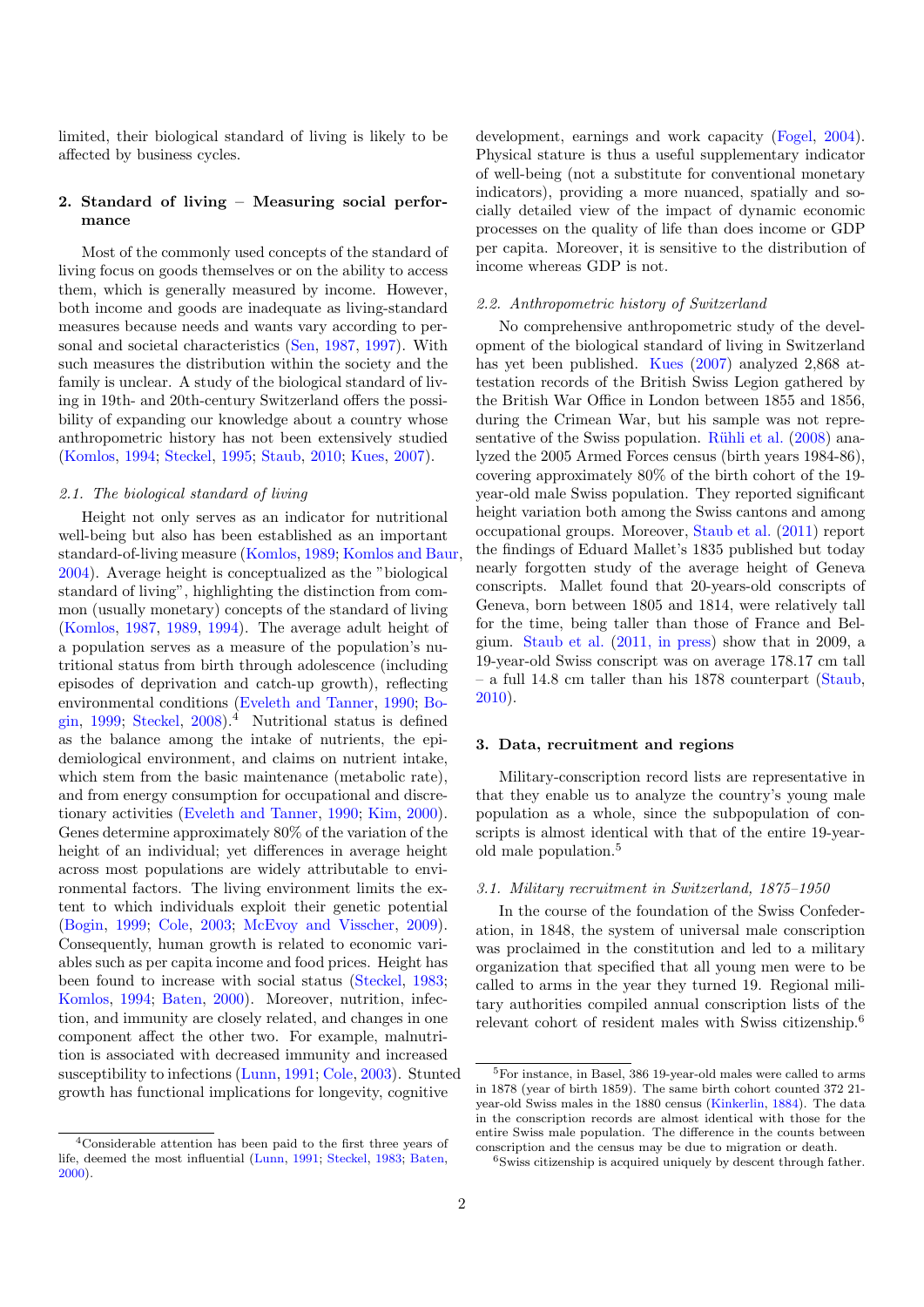This recruitment procedure began in 1875 and remained virtually unchanged until 1950 [\(Kurz,](#page-20-18) [1985\)](#page-20-18).<sup>7</sup>

Conscripts were required to appear before regional militarydraft councils, which ruled on any claims for exemption or deferment and conducted physical examinations to ascertain whether a conscript was fit for military service and met certain formal requirements, such as a minimum-height standard [\(Kurz,](#page-20-18) [1985\)](#page-20-18). Those whose physical condition was deemed insufficient but the possibility of improvement existed were declared subject to re-examination and their conscription was deferred to a subsequent draft.<sup>8</sup> The diagnostic findings and the measurements of height, chest circumference, and upper-arm circumference (by 1882) for all conscripts – whether exempted, deferred, or capable of serving – were recorded in annual registers called Sanitarische Kontrolle (medical examinations), along with each conscript's full name, year of birth, place of residence, and (in detail) occupation.<sup>9</sup>

Between 1875 and 1914 the conscription process also included a  $P\ddot{a}dagogische Prüfung,$  or educational test [\(Lus](#page-20-19)[tenberger,](#page-20-19) [1996\)](#page-20-19).<sup>10</sup> All conscripts judged fit for service – in regard to both their physical fitness and their educational level – and therefore denoted as recruits were assigned to a military unit. Their personal data were transcribed into the Rekrutierungskontrolle (recruits' control book). Estimations based on samples from the Rekrutierungskontrolle must therefore take into account truncation problems.

# 3.2. Population definition and geographical regions

In the 19th and 20th centuries, Switzerland underwent large-scale social and economic changes in connection with industrialization, urbanization, and the expansion of the service sector. To capture these transformations, we analyze data from three cities, Basel, Bern, and Zurich, and from the rural canton of Bern.<sup>11</sup> The three cities exhibit distinct development patterns and particular occu-pational and economic structures (Head-König, [1998\)](#page-20-20). By

the start of the 19th century Zurich was already the country's largest and economically most important city. Up until 1850 Basel-city – which comprises the city of Basel and two tiny rural municipalities – had grown at a similar rate, but its population never reached that of Zurich's. Instead, having begun as a typical trading town, Basel became a major chemical and pharmaceutical center. In contrast, by 1850 the city of Bern had fallen behind Zurich and Basel in both population growth and economic potential. The employment structure of Bern was dominated by small-scale industry, in particular the public-service sector and merchants (Head-König, [1998\)](#page-20-20).

To contrast the trajectories of welfare in the three cities, we consider the canton of Bern, a typical rural region. The canton of Bern encompasses a dozen small towns, but the overwhelming majority of its municipalities are small and rural that failed to modernize, on account of a lack of employment opportunities and commercial production that was not competitively priced for the global market [\(Pfis](#page-20-22)[ter,](#page-20-22) [1995\)](#page-20-22).

The definition of the population is identical for all of the cantons. The frame population comprises all those Swiss males called to arms at the age of 19 in the canton in which they resided that had not previously been called to arms.<sup>12</sup>

#### 3.3. Sample design and data collection

Because the data for Basel are from the Sanitarische Kontrolle, preserved in the cantonal archive<sup>13</sup>, the samples do not suffer from truncation and other selection-bias problems. The sample design consists of a series of simple random samplings without replacement with a fixed sample size of  $n = 150$  for each year of measurement (1875-1935). Because the sample size is fixed, the sampling fraction varies with the population size. The sampling fraction, about 40% during the 1880s, begins to decrease at the start of the 20th century when the city's population increases. This sampling design was also used for Bern canton and city.

Because the Sanitarische Kontrolle volumes have not been preserved in Bern's cantonal archive<sup>14</sup>, our Berncanton samples derive from the extant Rekrutierungskontrolle volumes spanning the years 1875-1938. As a result, all of the height measurements (and those for chest and upper arm circumference) suffer from truncation.

The data for Zurich are based on annual samples from the Rekrutierungskontrolle, preserved in the city archive.<sup>15</sup>

<sup>7</sup>There was one brief exception, during World War II, when the normal age of recruitment was decreased from 19 to 18 years, the recruitment standards remained unchanged.

<sup>8</sup>Most deferments were for an insufficiently robust constitution, a condition judged by chest circumference and typically associated with above-average height. However, other causes of deferment may have been correlated with below-average stature, since poor nutrition renders an individual susceptible to disease (Mühleberg, [1951\)](#page-20-21).

<sup>&</sup>lt;sup>9</sup>All biometric characteristics are measured in centimeters (cm). The height and chest-circumference data were rounded to the nearest half centimeter (but for some years to 0.2 cm). An examination of the height distribution indicates a propensity to round to the nearest integer value. The datum for the upper-arm circumference was rounded to the nearest integer value.

<sup>10</sup>The educational examination consisted mainly of tests of literacy and numeracy skills and the basics of civics, history, and geography.

 $11$ The choice of the three cantons is mainly motivated by the fact that only 15 of the 26 Swiss cantons have preserved conscription data. Moreover, among these 15 cantons only the cantonal archives of Fribourg, Geneva, Valais, Basel, Bern, and Zurich have kept records of sufficient scope and duration. In addition, financial constraints obliged us to omit the French-speaking cantons.

<sup>&</sup>lt;sup>12</sup>Since the population frame comprises only those conscripts being recruited for the first time (that is, excludes those being reexamined), the samples are independent. Consequently, we do not have to deal with correlation structures among the samples, which would otherwise arise.

<sup>13</sup>Address: Staatsarchiv des Kantons Basel-Stadt, Martinsgasse 2, CH-4001 Basel. URL: www.staatsarchiv.bs.ch.

<sup>14</sup>Address: Staatsarchiv des Kantons Bern, Falkenplatz 4, Postfach 8428, CH-3001 Bern. URL: www.be.ch/staatsarchiv.

<sup>15</sup>Address: Stadtarchiv Zurich, Neumarkt 4, Haus zum unteren Rech, CH-8001 Zurich. URL: www.stadt-zuerich.ch/stadtarchiv.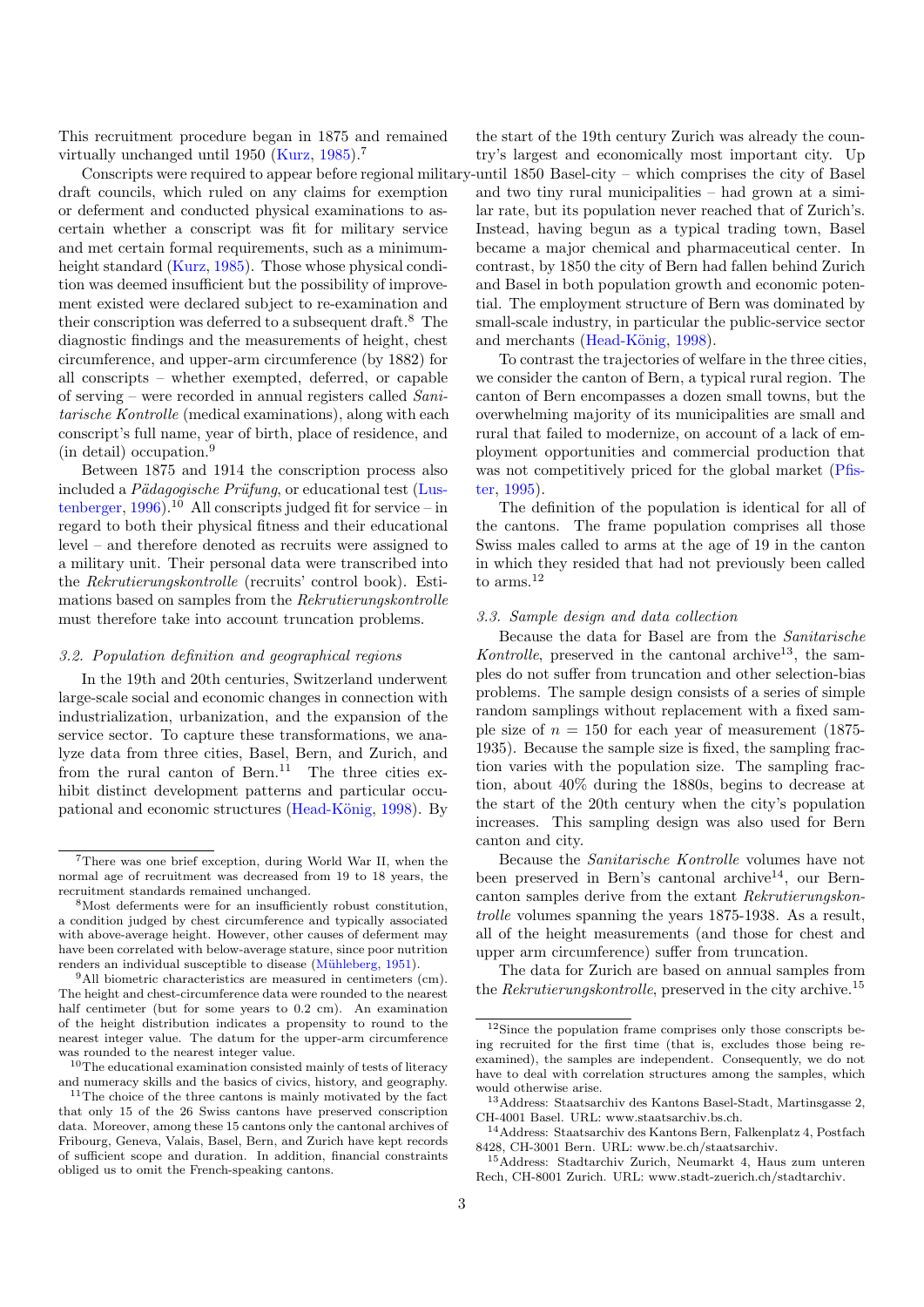Height measurements are available for the years 1904-50. For each year, we applied a Bernoulli sampling scheme  $(BER)^{16}$  with an expected sample size  $n = 200$ . In addition, we obtained another annual series; our purpose in doing so was to define differences in the biological standard of living between conscripts with working class occupations, and students and merchants. These additional samples are based on a BER sampling design stratified according to social class (by means of the "occupation" classification) with an expected sample size of  $n = 25$  for each the two classes and the year of measurement. For analysis, the annual samples from the two sources were merged in order to broaden the database, leading to an over-representation of the aforementioned classes. However, because the sampleselection process depends only on social-class affiliation (in the exploratory samples), an inverse-probability-weighted estimator with weights according to a post-stratification on the social class will be (approximately) design-unbiased  $(Särndal et al., 1992)$  $(Särndal et al., 1992)$ . Post-stratification was carried out by stratifying on the social class and the year of measurement, thereby using data from four complete conscription registers of the yearly population of recruits, as recorded in the Rekrutierungskontrolle. These enumerations were distributed equally over the entire period.<sup>17</sup> Given the poststratification weights, we applied a Horvitz-Thompsontype maximum pseudo-likelihood approach to the truncated regression models [\(Schoch,](#page-21-14) [2009\)](#page-21-14).<sup>18</sup> Moreover, in Section [5,](#page-9-0) we use data from a unique complete enumeration of the 1914 birth cohort (year of measurement 1933) recorded in the Zurich Sanitarische Kontrolle.

# 3.4. Data preparation and coding

By means of the job titles, each of the conscripts was assigned to a social stratum on the basis of the classifica-tions established by Schüren [\(1989\)](#page-21-15). The social hierarchy

comprises six levels, each defined by a distinctive interaction among wealth, prestige, and power. This concept of class affiliation enables a more precise classification than does one based on occupation alone. Moreover, because intergenerational social mobility in the late 19th and early 20th centuries was limited, $19$  the social status of a conscript is (on average) a good proxy for his social background and thus an indication of the family environment. Consequently, the social standing of a conscript at the time of measurement permits inference with regard to his nutritional experience during his growing years. We reduced the six social strata proposed by Schüren  $(1989)$  to three: his strata 1 and 2 constitute the lower class, 3 and 4 constitute the middle class, and 5 and 6 constitute the upper class.<sup>20</sup> This reduction guarantees a sufficient number of observations in each stratum.

# 4. Social inequality and the biological standard of living

As early as the end of the 19th century, Switzerland's GDP put it among the wealthiest nations in Europe [\(Siegen](#page-21-16)[thaler,](#page-21-16) [1985;](#page-21-16) [Maddison,](#page-20-23) [2001\)](#page-20-23). Between 1850 and 1950, GDP per capita and the real wages (of skilled workers) follow a similar trend (Figure [1\)](#page-4-0) and increase by a factor of two but are temporarily interrupted by World War I [\(Studer,](#page-21-17) [2008\)](#page-21-17). Aside from the war-induced decline, GDP per capita and real wages continue to increase steadily until the 1930s and are almost stationary during World War II. In addition annual infant mortality rates<sup>21</sup> for the cities of Basel and Zurich and for the predominantly rural canton of Bern indicate a biological component of the standard of living [\(Steckel,](#page-21-8) [2008\)](#page-21-8). Infant mortality rate was lower in the rural canton of Bern until about 1900, but the annual pattern shows less of a decrease than that experienced by Basel and Zurich (Figure [1\)](#page-4-0). By 1902, the improvements are similar for all regions and annual variation disappeared.<sup>22</sup> Thus conventional (monetary as

<sup>16</sup>In finite population sampling, BER is (in contrast to the usual simple random sampling) a sampling process where an independent Bernoulli trial (experiment with only two outcomes) determines whether an element becomes part of the sample. Because each element of the population is considered separately for the sample, the sample size is not fixed but follows a binomial distribution. Due to the independence of the sampling between the units, the samples can be drawn according to a fully list-sequential procedure. As a result of the sequential drawing BER is extremely simple and time-saving; see e.g., Särndal et al. [\(1992\)](#page-21-13).

 $^{17}\rm{Due}$  to the fact that social affiliation at the beginning of the 20th century was quite stable (see also Footnote 16) post-stratification on population values, smoothly interpolated between the enumerations, seems to be a reasonable approach.

<sup>18</sup>Because the data from the BER and the stratified BER sample have been merged, the probability for a particular conscript being sampled is not the same for all conscripts. This is to say that the sample inclusion probability depends on whether a conscript has been sampled into BER or the stratified BER sample (and for the latter, also on the strata). As a result, all standard estimators (such as e.g., least squares regression) are biased since they are based on the assumption of independent and identically distributed data. A Horvitz-Thompson-type maximum pseudo-likelihood approach (with weights from a post-stratification), on the other hand, yields approximately unbiased estimators [\(Schoch,](#page-21-14) [2009\)](#page-21-14).

<sup>19</sup>Intergenerational social mobility calculated according to the relationship between the social status (on a six-unit scale, ranging from 1:lowest to 6:highest) of the conscript and that of his father (measured at the time of the son's conscription) was very limited for the city of Basel in 1877. The measure of association for ordinal data, Goodman and Kruskal's  $\gamma$ , takes a value of 0.51. In 1909 it is 0.42, indicating a relaxation of the class barriers. The analysis of the mobility table shows a slight upward mobility for the upper middle class and also – but to a lesser extent – for the lower middle class in 1909. That social mobility in the late 19th and beginning 20th century was limited becomes apparent when one compares it with that of mod-ern societies: [Kaelble](#page-20-24) [\(1997\)](#page-20-24) reports a Goodman and Kruskal's  $\gamma$  of 0.109 for Germany in the 1980s. It is noteworthy that the values of Kendall's  $\tau_b$  are very similar. (Data: register of the schoolboys in the canton of Basel-city. Method: see [Hout](#page-20-25) [\(1986\)](#page-20-25).)

 $^{20}$ According to Schüren [\(1989\)](#page-21-15), students (5.31% of the population during the period 1875-1950) were assigned to the upper class.

 $21$ Infant mortality rate is defined as the number of deaths of children below one year of age per 1,000 live births.

 $22$ These findings are in line with those of Head-König [\(1998\)](#page-20-20), who shows that in 19th-century Switzerland infant mortality was generally higher in urban than in rural regions.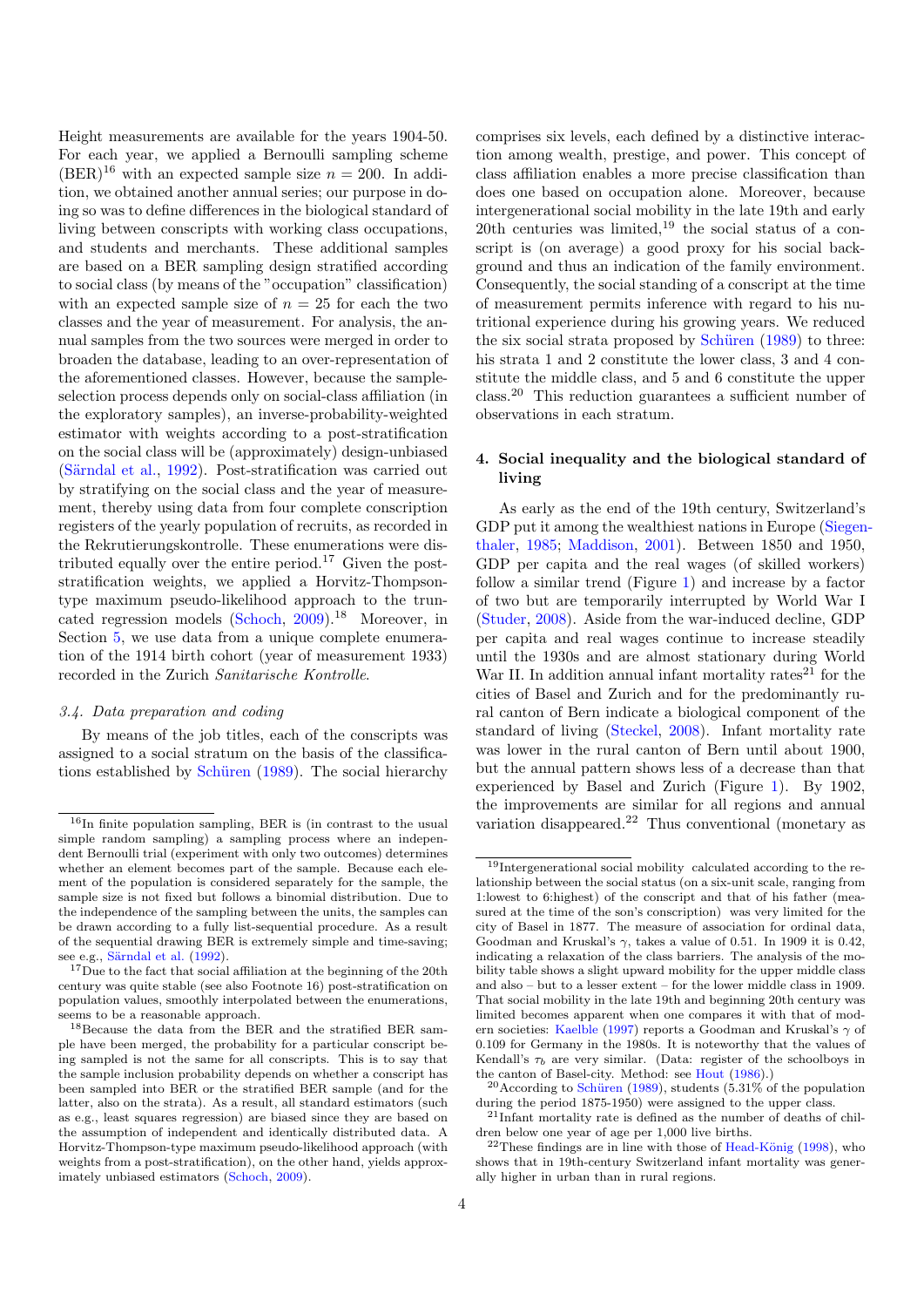

<span id="page-4-0"></span>(a) Trajectories of GDP per capita and real wages, 1850–1950

<span id="page-4-1"></span>(b) Trajectories of infant mortality, 1850–1950

Figure 1: Temporal trajectories of traditional measures of human welfare: GDP per capita, average real wage, and infant mortality. Panel a): Annual GDP based on [Maddison](#page-20-23) [\(2001\)](#page-20-23) and annual average real wages from [Studer and Schuppli](#page-21-18) [\(2008\)](#page-21-18). Panel b): Annual average of infant mortality data from [Siegenthaler](#page-21-19) [\(1996\)](#page-21-19).

well as biological) measures of living standards describe a steady improvement – except during the two world wars – in overall well-being in Switzerland (with both measures showing an acceleration after the First World War).

# <span id="page-4-2"></span>4.1. Biological standard of living: time-series perspective

We computed the annual average height for the cities of Basel, Zurich, and Bern and for the rural canton of Bern accounting for the complex samples and truncation due to a minimum height requirement of 157 cm where necessary (Figure [2\)](#page-5-0). It is evident that all annual height series, except the one for Basel-city, which also has a significantly higher level, show only a slight increase until the year of measurement 1905 (year of birth 1886). By 1905, these curves diverge: Bern and Zurich begin to increase at a considerably higher growth rate than before. By 1931 (year of birth 1912), the Zurich and Basel series are equal, whereas Bern is close but did not close the gap. In fact, the rural areas of canton of Bern experienced a smaller annual rate of increase than those of Zurich and Basel and by 1905 fell clearly below the urban series. On average, height of men from Zurich increase at the fastest rate (by 1.61 cm per decade), followed by those the city of Bern, 1.19 cm, and the rural part of Bern-canton, 1.02 cm. Heights in Basel show an average increase of 0.78 cm per decade.

The overall increase in average height was primarily due to a radical change in the typical diet of the Swiss population during the second half of the 19th century. In

particular, the share of animal protein in the diet had begun to increase in the 1880s, when the massive import of cheap grain led to a substantial increase in the availability of meat. At the same time, Swiss farmers shifted the focus of production from grain to dairy products [\(Pfister,](#page-20-22) [1995\)](#page-20-22). Overall, the daily average per capita calorie consumption increased by 18% between 1870 and 1912 [\(Brugger,](#page-19-5) [1985\)](#page-19-5). Parallel to this dietary alteration was the establishment of a public health-care system, improved public sanitation, an increase in immunization, and improvements in work and housing conditions (Gubéran, [1980;](#page-20-26) Höpflinger, [1986\)](#page-20-27).

We next examine the evolution of the average-height series using the years of birth as periodization. We can identify three factors for the differences in the biological standard of living between Basel, Zurich, and Bern, and the canton of Bern. First, the economic downturn in 1880-88 (corresponding to the years of measurement 1899- 1907) caused a drastic decline in the sale of agricultural products, which in turn caused a rise in unemployment among farm workers [\(Gruner and Wiedmer,](#page-20-28) [1987;](#page-20-28) [Pfister,](#page-20-22) [1995\)](#page-20-22) and thus prevented any improvement in the biological standard of living. Furthermore, the crisis resulted in extensive migration from the countryside [\(Ritzmann-](#page-21-20)[Blickenstorfer,](#page-21-20) [1997\)](#page-21-20), whereupon the cities of Bern and Zurich, and to a lesser extend Basel (as a result of more severe restrictions on migration, [\(Lorenceau,](#page-20-29) [2006\)](#page-20-29)) were affected. Rural-urban migration led to a surplus of short, young lower-class men in Bern and Zurich, and thus to a reduction in the average height there. Second, the diet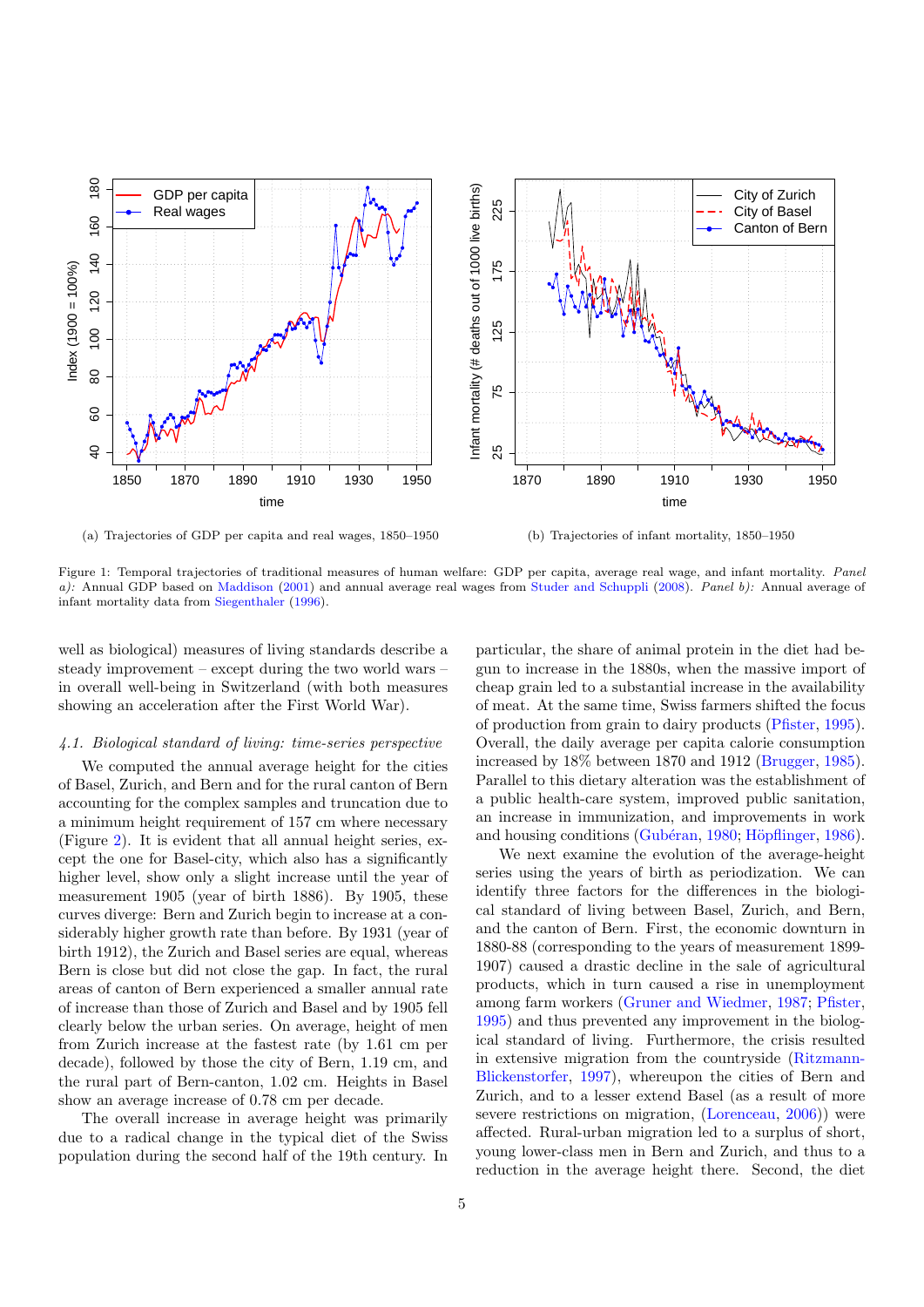

<span id="page-5-0"></span>Figure 2: Secular trends (yearly averages) of the canton Bern (1875– 1938), Basel (1875–1935), and Zurich (1904–1950); all series were smoothed by local polynomial regression.



<span id="page-5-1"></span>Figure 3: Secular trends (yearly average) of Switzerland, France [\(Van](#page-21-21) [Meerten,](#page-21-21) [1990\)](#page-21-21), and Italy [\(Federico,](#page-20-30) [2003\)](#page-20-30); all series were smoothed by local polynomial regression.

of city dwellers contrasted sharply with that of the rural population: by the 1870s the average city dweller consumed considerably more animal protein (cf. [Gruner and](#page-20-28) [Wiedmer,](#page-20-28) [1987;](#page-20-28) [Tanner,](#page-21-22) [1999\)](#page-21-22). This increase in meat consumption may account for the increase in the biological standard of living in Bern and Zurich, closing the gap between them and Basel subsequent to the economic upturn in 1887-88 (years of measurement 1906-07), in contrast to the canton of Bern. Moreover, a decline in the birthrate, along with the dissemination of middle-class family ideals raised per capita resources, which could be expended on food and health care, to the benefit of children (Höpflinger, [1986;](#page-20-27) [Easterlin,](#page-20-31) [2000\)](#page-20-31). Third, the considerably large infant mortality in the cities, which lasted until the end of the 19th century, may have entailed a selection effect on average height. This by eliminating those infants who, being unhealthy, would have been, as a rule, relatively short had they survived, may have contributed to an increase in average height [\(Bozzoli et al.,](#page-19-6) [2009\)](#page-19-6).<sup>23</sup>

There were no serious declines in average height throughout the observation period (Figure [2\)](#page-5-0): unexpected, since GDP per capita and real wages declined steeply during World War I, especially toward its end, when large portions of the population suffered from poor nutrition [\(Gautschi,](#page-20-32) [1988\)](#page-20-32). In the city of Bern, these alterations in nutritional status had negative consequences for the overall health and, by extension, the biological growth of schoolchildren. Annual physical examinations, conducted from 1913 to 1935 by the school medic, of all 14-year-old boys and girls in the city indicate that during each of those years the percentage affected by rickets and the number of those shorter than 148 cm spiked in 1918 [\(Staub,](#page-21-7) [2010\)](#page-21-7). However, there is considerable evidence that nutritional deficiencies were not sufficiently severe to impinge upon physical growth of the 19-year-old conscripts; moreover, catch-up growth must have eliminated the consequences of any such deficiencies. Supporting such a theory is the fact that despite the economic crisis milk and milk products remained available and affordable. $24$  Moreover, government programs during the postwar era were devoted to maintaining the nutritional status of schoolchildren from families at risk of poverty, minimized malnutrition and contributed to catchup growth.<sup>25</sup> Furthermore, mortality induced by the crisis (the increase in the infant-mortality curve in the canton of Bern around 1918, Figure  $1(b)$  may have been selective, affecting not just infants but also frail youth, while sparing those who were healthy and therefore tall [\(Boz-](#page-19-6)

<sup>23</sup>[We are grateful to an anonymous referee pointing this out.](#page-19-6)

<sup>24</sup>[Until 1918 the Swiss government heavily \(cross-\) subsidized milk](#page-19-6) [production through the export of cheese, thereby making milk afford](#page-19-6)[able \(Moser and Brodbeck,](#page-19-6) [2007\)](#page-20-33).

 ${}^{25}$ [In 1917 and 1918, for example, the city of Bern tripled the pre](#page-19-6)[war scope of its welfare programs for schoolchildren \(6 to 14 years](#page-19-6) [of age\); henceforth more than 30%, selected by the school medic](#page-19-6) [according to need, benefited from additional daily school lunches](#page-19-6) [\(of milk, bread, and soup\) during the winter and summer holidays](#page-19-6) [at municipal camps, providing the children with plenty of outdoor](#page-19-6) [exercise as well as a healthful diet \(Staub,](#page-19-6) [2010\)](#page-21-7).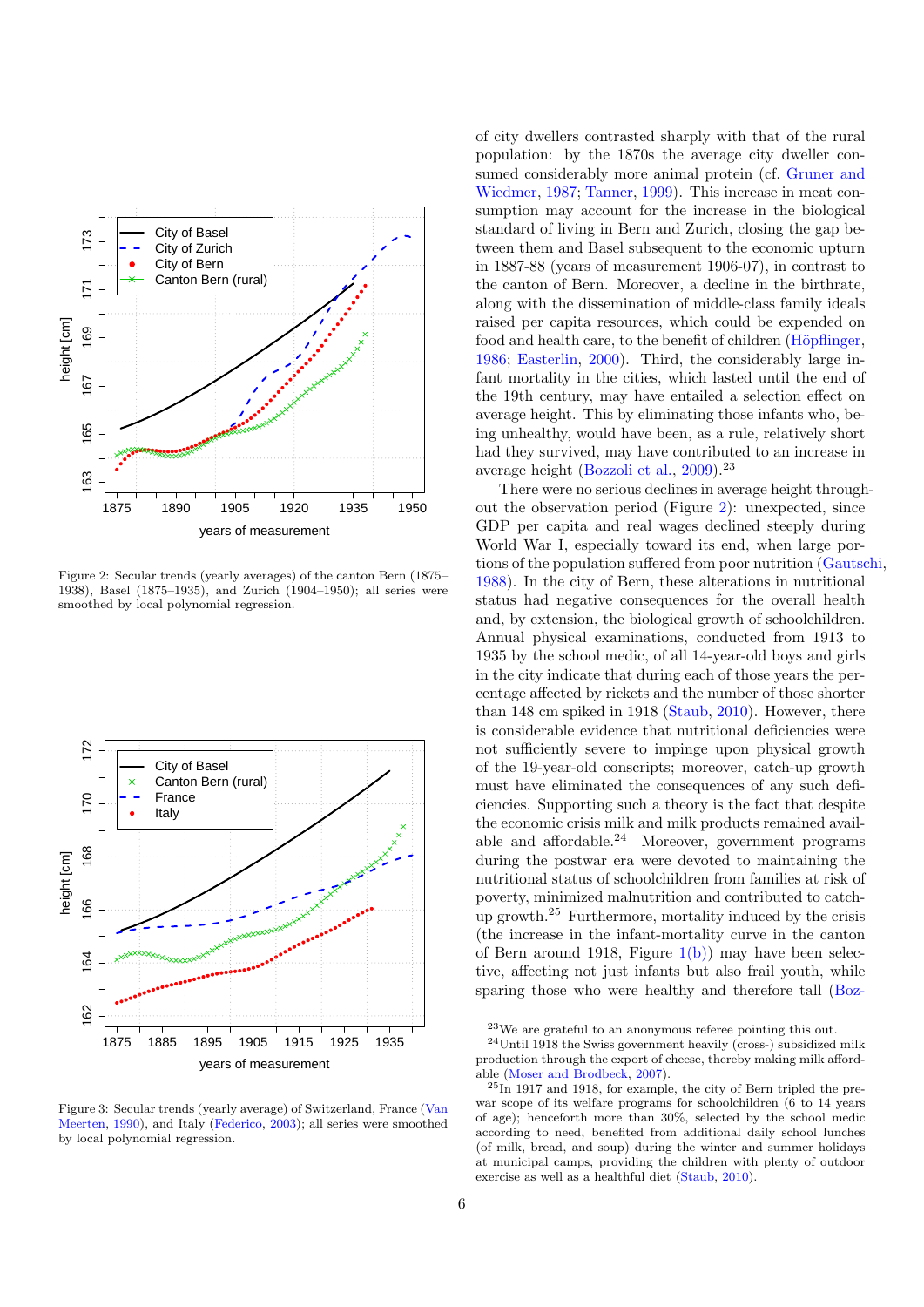[zoli et al.,](#page-19-6) [2009\)](#page-19-6). Thus, one can safely conclude that the crisis of WWI caused an increase in infant mortality but not a decrease in the overall biological standard of living, because both catch-up growth and mortality-induced selection compensated for the negative consequences of the crisis.

A comparison of Italian [\(Federico,](#page-20-30) [2003\)](#page-20-30) and Swiss height data indicates that the four Swiss groups examined here tended to be taller. Furthermore, men in Basel were about as tall as those in Belgian cities.<sup>26</sup> In addition, the biological standard of living was considerably higher in Basel-city than France (Figure [3\)](#page-5-1).

Evidently, no urban height penalty existed in 19th century Switzerland (Figure [1\)](#page-4-0), the conscripts from rural areas of canton Bern never have been taller than the conscripts from the city of Bern in the period under consideration. In general, the absence of an urban height penalty may be due to the moderate size of Swiss towns, the absence of large slums, and proximity to the milk-producing areas in the Alps (as in Bavaria; viz. [Baten](#page-19-7) [\(1999\)](#page-19-7)). In addition, the vibrant trading towns attracted the mobile element of the rural middle and upper classes, which undoubtedly contributed to an improvement in urban biological standard of living. There is overwhelming evidence that in the late 19th century many towns in central Europe – e.g., Bavaria [\(Baten,](#page-19-7) [1999\)](#page-19-7), Belgium [\(Alter et al.,](#page-19-8) [2004\)](#page-19-8), Spain (Martinez-Carriòn and Moreno-Làzaro, [2008\)](#page-20-34), and thus Switzerland – typically did not suffer an urban height penalty.

# 4.2. Biological standard of living: a cross-sectional perspective

Our next analysis is based on cross-sectional regression models, with height as the dependent variable. In the case of the Basel conscription data (neither truncation nor selection effects), the regression coefficients are estimated by OLS. In the case of the conscription data of the canton of Bern (rural and urban), the estimates are obtained from the truncated normal regression model [\(A'Hearn,](#page-19-9) [2004\)](#page-19-9), because the height distribution suffers from left-truncation at the minimum-height requirement of 157 cm. For the conscription data in Zurich, the regression estimates are obtained by means of a Horvitz-Thompson-type truncated maximum pseudo-likelihood estimation strategy, in order to account for the non-iid data structure (post-stratification along the social strata) and the truncated height distribution [\(Schoch,](#page-21-14) [2009\)](#page-21-14).

In Basel, the biological standard of living differed significantly among the social strata; members of the upper class were on average 3.0-5.1 cm taller than those of the



<span id="page-6-0"></span>Figure 4: Class-specific time trajectories of average height (1875– 1935). The data are predictions from the models in Table [1.](#page-7-0) The bars denote 95 % confidence intervals.

lower class (column I in Table [1](#page-7-0) and Figure [4\)](#page-6-0).<sup>27</sup> It is remarkable that the height differentials remained throughout the period under consideration. However, the curve of the lower class is slightly steeper than that of the upper class, meaning that it experienced the largest overall height gain (6.75 cm compared with 4.96 cm for the middle class), implying that economically disadvantaged men gained more from the economic improvement. Because of their low income but high income elasticity of the demand for food, the lower class enjoyed an increase in per capita food consumption compared to that of the upper class (Engel's law), who, long had sufficient financial means to ensure a balanced diet. Generally, class disparities in the biological standard of living did not disappear in the city of Basel but decreased slightly because of improvements in public health care, nutrition, and the living environment.<sup>28</sup>

For the city of Zurich, we obtain a similar pattern (column IV, section E in Table [1\)](#page-7-0): the lower-class series shows the greatest height gain, by 6.6 cm over the observation period, followed by that of the upper class, 6.4 cm, and

<sup>26</sup>The Belgium series is a compilation of the cities of Limbourg, Verviers, and Tilleur from [Alter et al.](#page-19-8) [\(2004\)](#page-19-8). These cities were chosen since they have a production and settlement structure comparable to that of the Swiss cities under consideration (especially Basel).

 $27$ Example: for the period 1905-14, the height difference between the upper and lower class is on average 5.94 cm (with all other variables held constant at their average). The computations based on Table [1](#page-7-0) are: [upperclass] + [upperclass] x [period1905 14] [underclass] x [period1905\_14] =  $4.47 + 2.90$  2.96=4.41.

<sup>28</sup>In addition, the Basel data permit us to estimate what would have been the effect of draft selection on average height if we had used recruitment instead of conscription data. Indeed, draft selection varied according to social class; a relatively high proportion of the lower class was rejected, and this group's average height was below that of those accepted (Table [1;](#page-7-0) class-specific number of excluded and deferred individuals are not shown).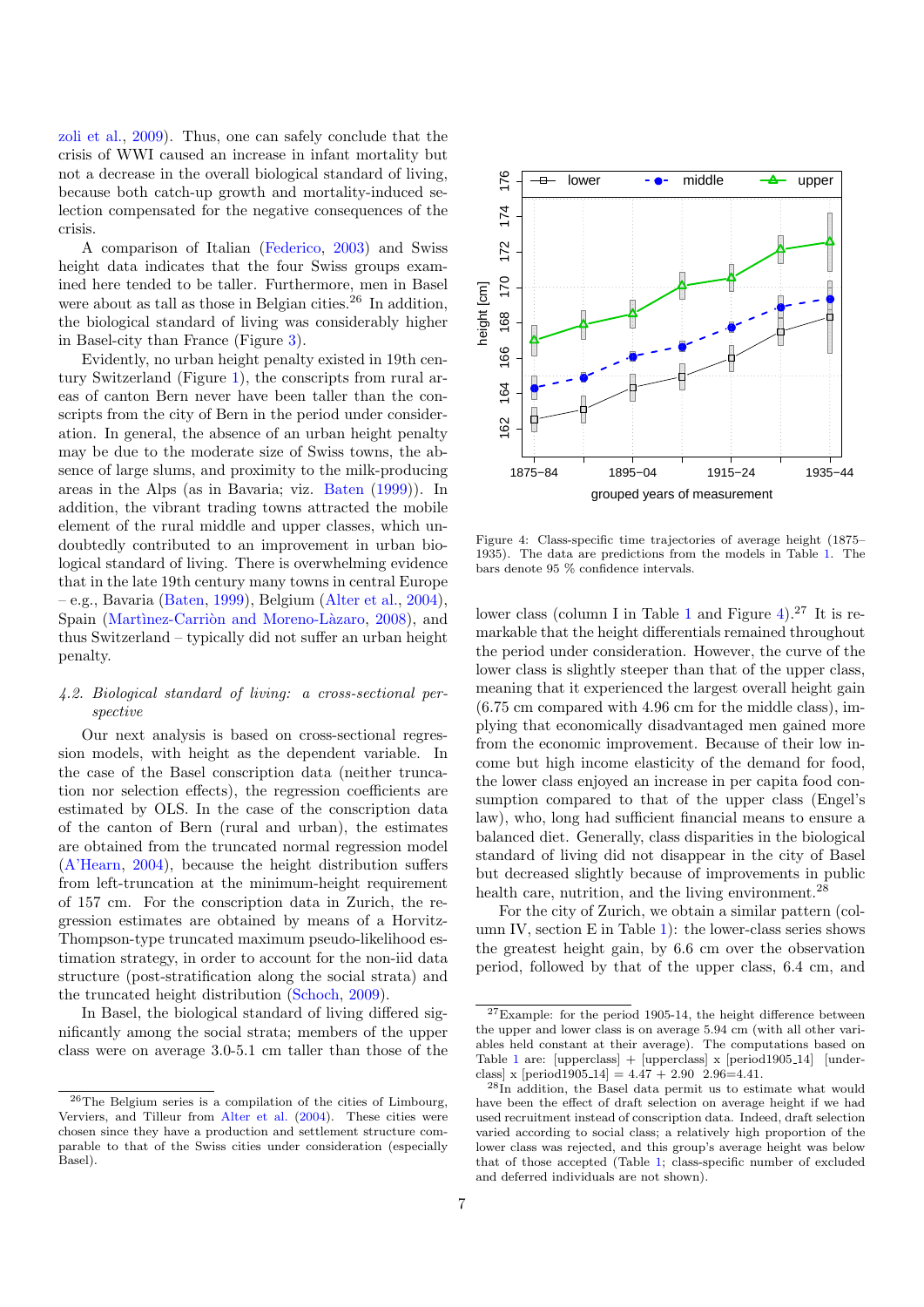| Bern rural $^{(b)}$<br>$\mathsf{BaseI}^{(a)}$<br>Bern urban $^{(b)}$<br>$Z$ urich $(c)$<br>coef.<br>coef.<br>coef.<br>coef.<br>se<br>se<br>se<br>se<br>A) Fitness for service<br>fit for service<br>reference<br>$-3.59***$<br>0.58<br>excluded<br>$-2.91***$<br>0.54<br>deferred<br>B) Fitness for service $\times$ social class<br>excluded $\times$ under class<br>reference<br>$2.23***$<br>excluded $\times$ middle class<br>0.63<br>$2.81***$<br>0.89<br>excluded $\times$ upper class<br>deferred $\times$ under class<br>reference<br>$2.44***$<br>0.63<br>deferred $\times$ middle class<br>$3.12***$<br>0.89<br>deferred $\times$ upper class<br>C) Urbanization<br>living in rural region<br>reference<br>$1.79***$<br>0.33<br>living in urban region<br>D) Social class<br>under class<br>reference<br>reference<br>reference<br>reference<br>1.85***<br>1.38***<br>$2.66***$<br>$1.66**$<br>0.62<br>0.38<br>0.81<br>0.53<br>middle class<br>4.47***<br>$1.57***$<br>$4.64***$<br>0.82<br>1.71<br>$6.48**$<br>0.49<br>0.68<br>upper class<br>E) Social class $\times$ years<br>under class $\times$ 1875-1884<br>reference<br>reference<br>reference<br>under class $\times$ 1885-1894<br>0.40<br>0.70<br>$-0.05$<br>0.37<br>1.04<br>$-0.39$<br>$2.01***$<br>under class $\times$ 1895-1904<br>0.77<br>0.37<br>0.39<br>0.54<br>1.12<br>$2.96***$<br>under class $\times$ 1905-1914<br>0.74<br>0.40<br>0.42<br>0.85<br>1.28<br>reference<br>4.20***<br>0.73<br>$1.50***$<br>1.27<br>under class $\times$ 1915-1924<br>0.50<br>1.71<br>$1.91*$<br>0.76<br>$6.75***$<br>$2.67***$<br>2.03<br>1.62<br>$2.46**$<br>0.81<br>under class $\times$ 1925-1934<br>0.57<br>1.94<br>$2.39***$<br>4.31<br>$6.11***$<br>under class $\times$ 1935-1944<br>0.79<br>4.26<br>0.77<br>$6.62**$<br>under class $\times$ 1945-1950<br>0.85<br>middle class $\times$ 1875-1884<br>reference<br>reference<br>reference<br>$0.61**$<br>$-0.80**$<br>middle class $\times$ 1885-1894<br>0.27<br>$-0.05$<br>0.42<br>0.40<br>$1.77***$<br>0.27<br>$0.99**$<br>middle class $\times$ 1895-1904<br>$-0.26$<br>0.39<br>0.41<br>$2.30***$<br>0.26<br>$1.01***$<br>middle class $\times$ 1905-1914<br>0.28<br>0.38<br>0.41<br>reference<br>3.38***<br>0.29<br>$1.81***$<br>$2.14***$<br>$1.25***$<br>middle class $\times$ 1915-1924<br>0.41<br>0.63<br>0.25<br>4.96***<br>$2.14***$<br>3.80***<br>0.62<br>0.39<br>$3.61***$<br>0.23<br>middle class $\times$ 1925-1934<br>0.61<br>$4.27***$<br>$5.29***$<br>5.32***<br>0.90<br>0.22<br>middle class $\times$ 1935-1944<br>0.54<br>$6.37***$<br>middle class $\times$ 1945-1950<br>0.26<br>upper class $\times$ 1875-1884<br>reference<br>reference<br>reference<br>upper class $\times$ 1885-1894<br>1.01<br>0.79<br>0.25<br>0.58<br>1.29<br>1.85<br>$1.50*$<br>$0.92*$<br>2.27<br>upper class $\times$ 1895-1904<br>0.79<br>0.56<br>1.73<br>2.90***<br>0.75<br>$2.94*$<br>upper class $\times$ 1905-1914<br>0.54<br>0.54<br>1.75<br>reference<br>$1.18**$<br>$1.81**$<br>$3.57***$<br>0.76<br>0.55<br>$3.95*$<br>2.20<br>upper class $\times$ 1915-1924<br>0.63<br>$5.31***$<br>1.67<br>$2.81***$<br>3.98***<br>upper class $\times$ 1925-1934<br>0.56<br>2.29<br>2.61<br>0.60<br>$3.40***$<br>4.77***<br>0.63<br>upper class $\times$ 1935-1944<br>0.71<br>5.17<br>3.34<br>$6.45***$<br>upper class $\times$ 1945-1950<br>0.82<br>$\frac{1}{2}$<br>$\overline{\phantom{a}}$<br>$\overline{\phantom{a}}$<br>$\equiv$<br>$\frac{1}{2}$<br>Constant<br>162.5***<br>0.69<br>164.2***<br>0.71<br>164.2***<br>0.75<br>164.1***<br>0.52 | Models        | (1) | (II) | (III) | (IV) |  |
|------------------------------------------------------------------------------------------------------------------------------------------------------------------------------------------------------------------------------------------------------------------------------------------------------------------------------------------------------------------------------------------------------------------------------------------------------------------------------------------------------------------------------------------------------------------------------------------------------------------------------------------------------------------------------------------------------------------------------------------------------------------------------------------------------------------------------------------------------------------------------------------------------------------------------------------------------------------------------------------------------------------------------------------------------------------------------------------------------------------------------------------------------------------------------------------------------------------------------------------------------------------------------------------------------------------------------------------------------------------------------------------------------------------------------------------------------------------------------------------------------------------------------------------------------------------------------------------------------------------------------------------------------------------------------------------------------------------------------------------------------------------------------------------------------------------------------------------------------------------------------------------------------------------------------------------------------------------------------------------------------------------------------------------------------------------------------------------------------------------------------------------------------------------------------------------------------------------------------------------------------------------------------------------------------------------------------------------------------------------------------------------------------------------------------------------------------------------------------------------------------------------------------------------------------------------------------------------------------------------------------------------------------------------------------------------------------------------------------------------------------------------------------------------------------------------------------------------------------------------------------------------------------------------------------------------------------------------------------------------------------------------------------------------------------------------------------------------------------------------------------------------------------------------------------------------------------------------------------------------------------------------------------------------------------------------------------------------------------------------------------------------------------------------------------------------------------------------------------------------------------------------------------------------------------------------|---------------|-----|------|-------|------|--|
|                                                                                                                                                                                                                                                                                                                                                                                                                                                                                                                                                                                                                                                                                                                                                                                                                                                                                                                                                                                                                                                                                                                                                                                                                                                                                                                                                                                                                                                                                                                                                                                                                                                                                                                                                                                                                                                                                                                                                                                                                                                                                                                                                                                                                                                                                                                                                                                                                                                                                                                                                                                                                                                                                                                                                                                                                                                                                                                                                                                                                                                                                                                                                                                                                                                                                                                                                                                                                                                                                                                                                                  |               |     |      |       |      |  |
|                                                                                                                                                                                                                                                                                                                                                                                                                                                                                                                                                                                                                                                                                                                                                                                                                                                                                                                                                                                                                                                                                                                                                                                                                                                                                                                                                                                                                                                                                                                                                                                                                                                                                                                                                                                                                                                                                                                                                                                                                                                                                                                                                                                                                                                                                                                                                                                                                                                                                                                                                                                                                                                                                                                                                                                                                                                                                                                                                                                                                                                                                                                                                                                                                                                                                                                                                                                                                                                                                                                                                                  |               |     |      |       |      |  |
|                                                                                                                                                                                                                                                                                                                                                                                                                                                                                                                                                                                                                                                                                                                                                                                                                                                                                                                                                                                                                                                                                                                                                                                                                                                                                                                                                                                                                                                                                                                                                                                                                                                                                                                                                                                                                                                                                                                                                                                                                                                                                                                                                                                                                                                                                                                                                                                                                                                                                                                                                                                                                                                                                                                                                                                                                                                                                                                                                                                                                                                                                                                                                                                                                                                                                                                                                                                                                                                                                                                                                                  |               |     |      |       |      |  |
|                                                                                                                                                                                                                                                                                                                                                                                                                                                                                                                                                                                                                                                                                                                                                                                                                                                                                                                                                                                                                                                                                                                                                                                                                                                                                                                                                                                                                                                                                                                                                                                                                                                                                                                                                                                                                                                                                                                                                                                                                                                                                                                                                                                                                                                                                                                                                                                                                                                                                                                                                                                                                                                                                                                                                                                                                                                                                                                                                                                                                                                                                                                                                                                                                                                                                                                                                                                                                                                                                                                                                                  |               |     |      |       |      |  |
|                                                                                                                                                                                                                                                                                                                                                                                                                                                                                                                                                                                                                                                                                                                                                                                                                                                                                                                                                                                                                                                                                                                                                                                                                                                                                                                                                                                                                                                                                                                                                                                                                                                                                                                                                                                                                                                                                                                                                                                                                                                                                                                                                                                                                                                                                                                                                                                                                                                                                                                                                                                                                                                                                                                                                                                                                                                                                                                                                                                                                                                                                                                                                                                                                                                                                                                                                                                                                                                                                                                                                                  |               |     |      |       |      |  |
|                                                                                                                                                                                                                                                                                                                                                                                                                                                                                                                                                                                                                                                                                                                                                                                                                                                                                                                                                                                                                                                                                                                                                                                                                                                                                                                                                                                                                                                                                                                                                                                                                                                                                                                                                                                                                                                                                                                                                                                                                                                                                                                                                                                                                                                                                                                                                                                                                                                                                                                                                                                                                                                                                                                                                                                                                                                                                                                                                                                                                                                                                                                                                                                                                                                                                                                                                                                                                                                                                                                                                                  |               |     |      |       |      |  |
|                                                                                                                                                                                                                                                                                                                                                                                                                                                                                                                                                                                                                                                                                                                                                                                                                                                                                                                                                                                                                                                                                                                                                                                                                                                                                                                                                                                                                                                                                                                                                                                                                                                                                                                                                                                                                                                                                                                                                                                                                                                                                                                                                                                                                                                                                                                                                                                                                                                                                                                                                                                                                                                                                                                                                                                                                                                                                                                                                                                                                                                                                                                                                                                                                                                                                                                                                                                                                                                                                                                                                                  |               |     |      |       |      |  |
|                                                                                                                                                                                                                                                                                                                                                                                                                                                                                                                                                                                                                                                                                                                                                                                                                                                                                                                                                                                                                                                                                                                                                                                                                                                                                                                                                                                                                                                                                                                                                                                                                                                                                                                                                                                                                                                                                                                                                                                                                                                                                                                                                                                                                                                                                                                                                                                                                                                                                                                                                                                                                                                                                                                                                                                                                                                                                                                                                                                                                                                                                                                                                                                                                                                                                                                                                                                                                                                                                                                                                                  |               |     |      |       |      |  |
|                                                                                                                                                                                                                                                                                                                                                                                                                                                                                                                                                                                                                                                                                                                                                                                                                                                                                                                                                                                                                                                                                                                                                                                                                                                                                                                                                                                                                                                                                                                                                                                                                                                                                                                                                                                                                                                                                                                                                                                                                                                                                                                                                                                                                                                                                                                                                                                                                                                                                                                                                                                                                                                                                                                                                                                                                                                                                                                                                                                                                                                                                                                                                                                                                                                                                                                                                                                                                                                                                                                                                                  |               |     |      |       |      |  |
|                                                                                                                                                                                                                                                                                                                                                                                                                                                                                                                                                                                                                                                                                                                                                                                                                                                                                                                                                                                                                                                                                                                                                                                                                                                                                                                                                                                                                                                                                                                                                                                                                                                                                                                                                                                                                                                                                                                                                                                                                                                                                                                                                                                                                                                                                                                                                                                                                                                                                                                                                                                                                                                                                                                                                                                                                                                                                                                                                                                                                                                                                                                                                                                                                                                                                                                                                                                                                                                                                                                                                                  |               |     |      |       |      |  |
|                                                                                                                                                                                                                                                                                                                                                                                                                                                                                                                                                                                                                                                                                                                                                                                                                                                                                                                                                                                                                                                                                                                                                                                                                                                                                                                                                                                                                                                                                                                                                                                                                                                                                                                                                                                                                                                                                                                                                                                                                                                                                                                                                                                                                                                                                                                                                                                                                                                                                                                                                                                                                                                                                                                                                                                                                                                                                                                                                                                                                                                                                                                                                                                                                                                                                                                                                                                                                                                                                                                                                                  |               |     |      |       |      |  |
|                                                                                                                                                                                                                                                                                                                                                                                                                                                                                                                                                                                                                                                                                                                                                                                                                                                                                                                                                                                                                                                                                                                                                                                                                                                                                                                                                                                                                                                                                                                                                                                                                                                                                                                                                                                                                                                                                                                                                                                                                                                                                                                                                                                                                                                                                                                                                                                                                                                                                                                                                                                                                                                                                                                                                                                                                                                                                                                                                                                                                                                                                                                                                                                                                                                                                                                                                                                                                                                                                                                                                                  |               |     |      |       |      |  |
|                                                                                                                                                                                                                                                                                                                                                                                                                                                                                                                                                                                                                                                                                                                                                                                                                                                                                                                                                                                                                                                                                                                                                                                                                                                                                                                                                                                                                                                                                                                                                                                                                                                                                                                                                                                                                                                                                                                                                                                                                                                                                                                                                                                                                                                                                                                                                                                                                                                                                                                                                                                                                                                                                                                                                                                                                                                                                                                                                                                                                                                                                                                                                                                                                                                                                                                                                                                                                                                                                                                                                                  |               |     |      |       |      |  |
|                                                                                                                                                                                                                                                                                                                                                                                                                                                                                                                                                                                                                                                                                                                                                                                                                                                                                                                                                                                                                                                                                                                                                                                                                                                                                                                                                                                                                                                                                                                                                                                                                                                                                                                                                                                                                                                                                                                                                                                                                                                                                                                                                                                                                                                                                                                                                                                                                                                                                                                                                                                                                                                                                                                                                                                                                                                                                                                                                                                                                                                                                                                                                                                                                                                                                                                                                                                                                                                                                                                                                                  |               |     |      |       |      |  |
|                                                                                                                                                                                                                                                                                                                                                                                                                                                                                                                                                                                                                                                                                                                                                                                                                                                                                                                                                                                                                                                                                                                                                                                                                                                                                                                                                                                                                                                                                                                                                                                                                                                                                                                                                                                                                                                                                                                                                                                                                                                                                                                                                                                                                                                                                                                                                                                                                                                                                                                                                                                                                                                                                                                                                                                                                                                                                                                                                                                                                                                                                                                                                                                                                                                                                                                                                                                                                                                                                                                                                                  |               |     |      |       |      |  |
|                                                                                                                                                                                                                                                                                                                                                                                                                                                                                                                                                                                                                                                                                                                                                                                                                                                                                                                                                                                                                                                                                                                                                                                                                                                                                                                                                                                                                                                                                                                                                                                                                                                                                                                                                                                                                                                                                                                                                                                                                                                                                                                                                                                                                                                                                                                                                                                                                                                                                                                                                                                                                                                                                                                                                                                                                                                                                                                                                                                                                                                                                                                                                                                                                                                                                                                                                                                                                                                                                                                                                                  |               |     |      |       |      |  |
|                                                                                                                                                                                                                                                                                                                                                                                                                                                                                                                                                                                                                                                                                                                                                                                                                                                                                                                                                                                                                                                                                                                                                                                                                                                                                                                                                                                                                                                                                                                                                                                                                                                                                                                                                                                                                                                                                                                                                                                                                                                                                                                                                                                                                                                                                                                                                                                                                                                                                                                                                                                                                                                                                                                                                                                                                                                                                                                                                                                                                                                                                                                                                                                                                                                                                                                                                                                                                                                                                                                                                                  |               |     |      |       |      |  |
|                                                                                                                                                                                                                                                                                                                                                                                                                                                                                                                                                                                                                                                                                                                                                                                                                                                                                                                                                                                                                                                                                                                                                                                                                                                                                                                                                                                                                                                                                                                                                                                                                                                                                                                                                                                                                                                                                                                                                                                                                                                                                                                                                                                                                                                                                                                                                                                                                                                                                                                                                                                                                                                                                                                                                                                                                                                                                                                                                                                                                                                                                                                                                                                                                                                                                                                                                                                                                                                                                                                                                                  |               |     |      |       |      |  |
|                                                                                                                                                                                                                                                                                                                                                                                                                                                                                                                                                                                                                                                                                                                                                                                                                                                                                                                                                                                                                                                                                                                                                                                                                                                                                                                                                                                                                                                                                                                                                                                                                                                                                                                                                                                                                                                                                                                                                                                                                                                                                                                                                                                                                                                                                                                                                                                                                                                                                                                                                                                                                                                                                                                                                                                                                                                                                                                                                                                                                                                                                                                                                                                                                                                                                                                                                                                                                                                                                                                                                                  |               |     |      |       |      |  |
|                                                                                                                                                                                                                                                                                                                                                                                                                                                                                                                                                                                                                                                                                                                                                                                                                                                                                                                                                                                                                                                                                                                                                                                                                                                                                                                                                                                                                                                                                                                                                                                                                                                                                                                                                                                                                                                                                                                                                                                                                                                                                                                                                                                                                                                                                                                                                                                                                                                                                                                                                                                                                                                                                                                                                                                                                                                                                                                                                                                                                                                                                                                                                                                                                                                                                                                                                                                                                                                                                                                                                                  |               |     |      |       |      |  |
|                                                                                                                                                                                                                                                                                                                                                                                                                                                                                                                                                                                                                                                                                                                                                                                                                                                                                                                                                                                                                                                                                                                                                                                                                                                                                                                                                                                                                                                                                                                                                                                                                                                                                                                                                                                                                                                                                                                                                                                                                                                                                                                                                                                                                                                                                                                                                                                                                                                                                                                                                                                                                                                                                                                                                                                                                                                                                                                                                                                                                                                                                                                                                                                                                                                                                                                                                                                                                                                                                                                                                                  |               |     |      |       |      |  |
|                                                                                                                                                                                                                                                                                                                                                                                                                                                                                                                                                                                                                                                                                                                                                                                                                                                                                                                                                                                                                                                                                                                                                                                                                                                                                                                                                                                                                                                                                                                                                                                                                                                                                                                                                                                                                                                                                                                                                                                                                                                                                                                                                                                                                                                                                                                                                                                                                                                                                                                                                                                                                                                                                                                                                                                                                                                                                                                                                                                                                                                                                                                                                                                                                                                                                                                                                                                                                                                                                                                                                                  |               |     |      |       |      |  |
|                                                                                                                                                                                                                                                                                                                                                                                                                                                                                                                                                                                                                                                                                                                                                                                                                                                                                                                                                                                                                                                                                                                                                                                                                                                                                                                                                                                                                                                                                                                                                                                                                                                                                                                                                                                                                                                                                                                                                                                                                                                                                                                                                                                                                                                                                                                                                                                                                                                                                                                                                                                                                                                                                                                                                                                                                                                                                                                                                                                                                                                                                                                                                                                                                                                                                                                                                                                                                                                                                                                                                                  |               |     |      |       |      |  |
|                                                                                                                                                                                                                                                                                                                                                                                                                                                                                                                                                                                                                                                                                                                                                                                                                                                                                                                                                                                                                                                                                                                                                                                                                                                                                                                                                                                                                                                                                                                                                                                                                                                                                                                                                                                                                                                                                                                                                                                                                                                                                                                                                                                                                                                                                                                                                                                                                                                                                                                                                                                                                                                                                                                                                                                                                                                                                                                                                                                                                                                                                                                                                                                                                                                                                                                                                                                                                                                                                                                                                                  |               |     |      |       |      |  |
|                                                                                                                                                                                                                                                                                                                                                                                                                                                                                                                                                                                                                                                                                                                                                                                                                                                                                                                                                                                                                                                                                                                                                                                                                                                                                                                                                                                                                                                                                                                                                                                                                                                                                                                                                                                                                                                                                                                                                                                                                                                                                                                                                                                                                                                                                                                                                                                                                                                                                                                                                                                                                                                                                                                                                                                                                                                                                                                                                                                                                                                                                                                                                                                                                                                                                                                                                                                                                                                                                                                                                                  |               |     |      |       |      |  |
|                                                                                                                                                                                                                                                                                                                                                                                                                                                                                                                                                                                                                                                                                                                                                                                                                                                                                                                                                                                                                                                                                                                                                                                                                                                                                                                                                                                                                                                                                                                                                                                                                                                                                                                                                                                                                                                                                                                                                                                                                                                                                                                                                                                                                                                                                                                                                                                                                                                                                                                                                                                                                                                                                                                                                                                                                                                                                                                                                                                                                                                                                                                                                                                                                                                                                                                                                                                                                                                                                                                                                                  |               |     |      |       |      |  |
|                                                                                                                                                                                                                                                                                                                                                                                                                                                                                                                                                                                                                                                                                                                                                                                                                                                                                                                                                                                                                                                                                                                                                                                                                                                                                                                                                                                                                                                                                                                                                                                                                                                                                                                                                                                                                                                                                                                                                                                                                                                                                                                                                                                                                                                                                                                                                                                                                                                                                                                                                                                                                                                                                                                                                                                                                                                                                                                                                                                                                                                                                                                                                                                                                                                                                                                                                                                                                                                                                                                                                                  |               |     |      |       |      |  |
|                                                                                                                                                                                                                                                                                                                                                                                                                                                                                                                                                                                                                                                                                                                                                                                                                                                                                                                                                                                                                                                                                                                                                                                                                                                                                                                                                                                                                                                                                                                                                                                                                                                                                                                                                                                                                                                                                                                                                                                                                                                                                                                                                                                                                                                                                                                                                                                                                                                                                                                                                                                                                                                                                                                                                                                                                                                                                                                                                                                                                                                                                                                                                                                                                                                                                                                                                                                                                                                                                                                                                                  |               |     |      |       |      |  |
|                                                                                                                                                                                                                                                                                                                                                                                                                                                                                                                                                                                                                                                                                                                                                                                                                                                                                                                                                                                                                                                                                                                                                                                                                                                                                                                                                                                                                                                                                                                                                                                                                                                                                                                                                                                                                                                                                                                                                                                                                                                                                                                                                                                                                                                                                                                                                                                                                                                                                                                                                                                                                                                                                                                                                                                                                                                                                                                                                                                                                                                                                                                                                                                                                                                                                                                                                                                                                                                                                                                                                                  |               |     |      |       |      |  |
|                                                                                                                                                                                                                                                                                                                                                                                                                                                                                                                                                                                                                                                                                                                                                                                                                                                                                                                                                                                                                                                                                                                                                                                                                                                                                                                                                                                                                                                                                                                                                                                                                                                                                                                                                                                                                                                                                                                                                                                                                                                                                                                                                                                                                                                                                                                                                                                                                                                                                                                                                                                                                                                                                                                                                                                                                                                                                                                                                                                                                                                                                                                                                                                                                                                                                                                                                                                                                                                                                                                                                                  |               |     |      |       |      |  |
|                                                                                                                                                                                                                                                                                                                                                                                                                                                                                                                                                                                                                                                                                                                                                                                                                                                                                                                                                                                                                                                                                                                                                                                                                                                                                                                                                                                                                                                                                                                                                                                                                                                                                                                                                                                                                                                                                                                                                                                                                                                                                                                                                                                                                                                                                                                                                                                                                                                                                                                                                                                                                                                                                                                                                                                                                                                                                                                                                                                                                                                                                                                                                                                                                                                                                                                                                                                                                                                                                                                                                                  |               |     |      |       |      |  |
|                                                                                                                                                                                                                                                                                                                                                                                                                                                                                                                                                                                                                                                                                                                                                                                                                                                                                                                                                                                                                                                                                                                                                                                                                                                                                                                                                                                                                                                                                                                                                                                                                                                                                                                                                                                                                                                                                                                                                                                                                                                                                                                                                                                                                                                                                                                                                                                                                                                                                                                                                                                                                                                                                                                                                                                                                                                                                                                                                                                                                                                                                                                                                                                                                                                                                                                                                                                                                                                                                                                                                                  |               |     |      |       |      |  |
|                                                                                                                                                                                                                                                                                                                                                                                                                                                                                                                                                                                                                                                                                                                                                                                                                                                                                                                                                                                                                                                                                                                                                                                                                                                                                                                                                                                                                                                                                                                                                                                                                                                                                                                                                                                                                                                                                                                                                                                                                                                                                                                                                                                                                                                                                                                                                                                                                                                                                                                                                                                                                                                                                                                                                                                                                                                                                                                                                                                                                                                                                                                                                                                                                                                                                                                                                                                                                                                                                                                                                                  |               |     |      |       |      |  |
|                                                                                                                                                                                                                                                                                                                                                                                                                                                                                                                                                                                                                                                                                                                                                                                                                                                                                                                                                                                                                                                                                                                                                                                                                                                                                                                                                                                                                                                                                                                                                                                                                                                                                                                                                                                                                                                                                                                                                                                                                                                                                                                                                                                                                                                                                                                                                                                                                                                                                                                                                                                                                                                                                                                                                                                                                                                                                                                                                                                                                                                                                                                                                                                                                                                                                                                                                                                                                                                                                                                                                                  |               |     |      |       |      |  |
|                                                                                                                                                                                                                                                                                                                                                                                                                                                                                                                                                                                                                                                                                                                                                                                                                                                                                                                                                                                                                                                                                                                                                                                                                                                                                                                                                                                                                                                                                                                                                                                                                                                                                                                                                                                                                                                                                                                                                                                                                                                                                                                                                                                                                                                                                                                                                                                                                                                                                                                                                                                                                                                                                                                                                                                                                                                                                                                                                                                                                                                                                                                                                                                                                                                                                                                                                                                                                                                                                                                                                                  |               |     |      |       |      |  |
|                                                                                                                                                                                                                                                                                                                                                                                                                                                                                                                                                                                                                                                                                                                                                                                                                                                                                                                                                                                                                                                                                                                                                                                                                                                                                                                                                                                                                                                                                                                                                                                                                                                                                                                                                                                                                                                                                                                                                                                                                                                                                                                                                                                                                                                                                                                                                                                                                                                                                                                                                                                                                                                                                                                                                                                                                                                                                                                                                                                                                                                                                                                                                                                                                                                                                                                                                                                                                                                                                                                                                                  |               |     |      |       |      |  |
|                                                                                                                                                                                                                                                                                                                                                                                                                                                                                                                                                                                                                                                                                                                                                                                                                                                                                                                                                                                                                                                                                                                                                                                                                                                                                                                                                                                                                                                                                                                                                                                                                                                                                                                                                                                                                                                                                                                                                                                                                                                                                                                                                                                                                                                                                                                                                                                                                                                                                                                                                                                                                                                                                                                                                                                                                                                                                                                                                                                                                                                                                                                                                                                                                                                                                                                                                                                                                                                                                                                                                                  |               |     |      |       |      |  |
|                                                                                                                                                                                                                                                                                                                                                                                                                                                                                                                                                                                                                                                                                                                                                                                                                                                                                                                                                                                                                                                                                                                                                                                                                                                                                                                                                                                                                                                                                                                                                                                                                                                                                                                                                                                                                                                                                                                                                                                                                                                                                                                                                                                                                                                                                                                                                                                                                                                                                                                                                                                                                                                                                                                                                                                                                                                                                                                                                                                                                                                                                                                                                                                                                                                                                                                                                                                                                                                                                                                                                                  |               |     |      |       |      |  |
|                                                                                                                                                                                                                                                                                                                                                                                                                                                                                                                                                                                                                                                                                                                                                                                                                                                                                                                                                                                                                                                                                                                                                                                                                                                                                                                                                                                                                                                                                                                                                                                                                                                                                                                                                                                                                                                                                                                                                                                                                                                                                                                                                                                                                                                                                                                                                                                                                                                                                                                                                                                                                                                                                                                                                                                                                                                                                                                                                                                                                                                                                                                                                                                                                                                                                                                                                                                                                                                                                                                                                                  |               |     |      |       |      |  |
|                                                                                                                                                                                                                                                                                                                                                                                                                                                                                                                                                                                                                                                                                                                                                                                                                                                                                                                                                                                                                                                                                                                                                                                                                                                                                                                                                                                                                                                                                                                                                                                                                                                                                                                                                                                                                                                                                                                                                                                                                                                                                                                                                                                                                                                                                                                                                                                                                                                                                                                                                                                                                                                                                                                                                                                                                                                                                                                                                                                                                                                                                                                                                                                                                                                                                                                                                                                                                                                                                                                                                                  |               |     |      |       |      |  |
|                                                                                                                                                                                                                                                                                                                                                                                                                                                                                                                                                                                                                                                                                                                                                                                                                                                                                                                                                                                                                                                                                                                                                                                                                                                                                                                                                                                                                                                                                                                                                                                                                                                                                                                                                                                                                                                                                                                                                                                                                                                                                                                                                                                                                                                                                                                                                                                                                                                                                                                                                                                                                                                                                                                                                                                                                                                                                                                                                                                                                                                                                                                                                                                                                                                                                                                                                                                                                                                                                                                                                                  |               |     |      |       |      |  |
|                                                                                                                                                                                                                                                                                                                                                                                                                                                                                                                                                                                                                                                                                                                                                                                                                                                                                                                                                                                                                                                                                                                                                                                                                                                                                                                                                                                                                                                                                                                                                                                                                                                                                                                                                                                                                                                                                                                                                                                                                                                                                                                                                                                                                                                                                                                                                                                                                                                                                                                                                                                                                                                                                                                                                                                                                                                                                                                                                                                                                                                                                                                                                                                                                                                                                                                                                                                                                                                                                                                                                                  |               |     |      |       |      |  |
|                                                                                                                                                                                                                                                                                                                                                                                                                                                                                                                                                                                                                                                                                                                                                                                                                                                                                                                                                                                                                                                                                                                                                                                                                                                                                                                                                                                                                                                                                                                                                                                                                                                                                                                                                                                                                                                                                                                                                                                                                                                                                                                                                                                                                                                                                                                                                                                                                                                                                                                                                                                                                                                                                                                                                                                                                                                                                                                                                                                                                                                                                                                                                                                                                                                                                                                                                                                                                                                                                                                                                                  |               |     |      |       |      |  |
|                                                                                                                                                                                                                                                                                                                                                                                                                                                                                                                                                                                                                                                                                                                                                                                                                                                                                                                                                                                                                                                                                                                                                                                                                                                                                                                                                                                                                                                                                                                                                                                                                                                                                                                                                                                                                                                                                                                                                                                                                                                                                                                                                                                                                                                                                                                                                                                                                                                                                                                                                                                                                                                                                                                                                                                                                                                                                                                                                                                                                                                                                                                                                                                                                                                                                                                                                                                                                                                                                                                                                                  |               |     |      |       |      |  |
|                                                                                                                                                                                                                                                                                                                                                                                                                                                                                                                                                                                                                                                                                                                                                                                                                                                                                                                                                                                                                                                                                                                                                                                                                                                                                                                                                                                                                                                                                                                                                                                                                                                                                                                                                                                                                                                                                                                                                                                                                                                                                                                                                                                                                                                                                                                                                                                                                                                                                                                                                                                                                                                                                                                                                                                                                                                                                                                                                                                                                                                                                                                                                                                                                                                                                                                                                                                                                                                                                                                                                                  |               |     |      |       |      |  |
|                                                                                                                                                                                                                                                                                                                                                                                                                                                                                                                                                                                                                                                                                                                                                                                                                                                                                                                                                                                                                                                                                                                                                                                                                                                                                                                                                                                                                                                                                                                                                                                                                                                                                                                                                                                                                                                                                                                                                                                                                                                                                                                                                                                                                                                                                                                                                                                                                                                                                                                                                                                                                                                                                                                                                                                                                                                                                                                                                                                                                                                                                                                                                                                                                                                                                                                                                                                                                                                                                                                                                                  |               |     |      |       |      |  |
|                                                                                                                                                                                                                                                                                                                                                                                                                                                                                                                                                                                                                                                                                                                                                                                                                                                                                                                                                                                                                                                                                                                                                                                                                                                                                                                                                                                                                                                                                                                                                                                                                                                                                                                                                                                                                                                                                                                                                                                                                                                                                                                                                                                                                                                                                                                                                                                                                                                                                                                                                                                                                                                                                                                                                                                                                                                                                                                                                                                                                                                                                                                                                                                                                                                                                                                                                                                                                                                                                                                                                                  |               |     |      |       |      |  |
|                                                                                                                                                                                                                                                                                                                                                                                                                                                                                                                                                                                                                                                                                                                                                                                                                                                                                                                                                                                                                                                                                                                                                                                                                                                                                                                                                                                                                                                                                                                                                                                                                                                                                                                                                                                                                                                                                                                                                                                                                                                                                                                                                                                                                                                                                                                                                                                                                                                                                                                                                                                                                                                                                                                                                                                                                                                                                                                                                                                                                                                                                                                                                                                                                                                                                                                                                                                                                                                                                                                                                                  |               |     |      |       |      |  |
| 8807<br>6145<br>2328                                                                                                                                                                                                                                                                                                                                                                                                                                                                                                                                                                                                                                                                                                                                                                                                                                                                                                                                                                                                                                                                                                                                                                                                                                                                                                                                                                                                                                                                                                                                                                                                                                                                                                                                                                                                                                                                                                                                                                                                                                                                                                                                                                                                                                                                                                                                                                                                                                                                                                                                                                                                                                                                                                                                                                                                                                                                                                                                                                                                                                                                                                                                                                                                                                                                                                                                                                                                                                                                                                                                             | Sample size n |     |      |       | 9538 |  |
| 0.141<br>0.121<br>0.103<br>0.140<br>Adjusted R2                                                                                                                                                                                                                                                                                                                                                                                                                                                                                                                                                                                                                                                                                                                                                                                                                                                                                                                                                                                                                                                                                                                                                                                                                                                                                                                                                                                                                                                                                                                                                                                                                                                                                                                                                                                                                                                                                                                                                                                                                                                                                                                                                                                                                                                                                                                                                                                                                                                                                                                                                                                                                                                                                                                                                                                                                                                                                                                                                                                                                                                                                                                                                                                                                                                                                                                                                                                                                                                                                                                  |               |     |      |       |      |  |

<span id="page-7-0"></span>Table 1: OLS and truncated-ML models for height

Notes: (a) OLS estimates; (b) truncated-normal maximum likelihood estimates; (c) Horvitz-Thompson truncated-normal maximum pseudo-likelihood estimates; \*\*\*/\*\*/\* indicates 1%/ 5%/ 10% significance level; × denotes interaction effects; se denotes standard error.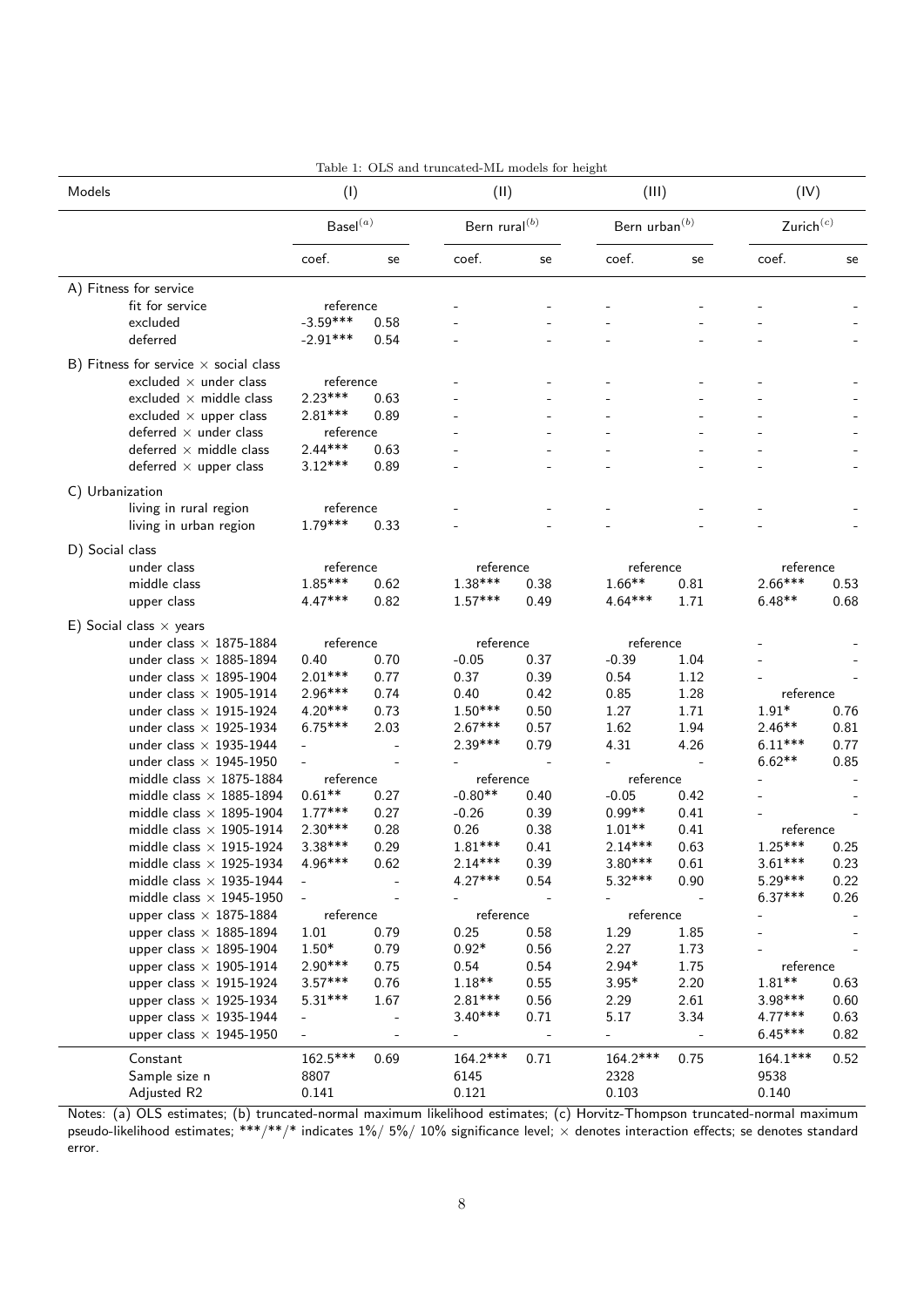

<span id="page-8-0"></span>Figure 5: Class-specific time trajectories of average height for the rural and urban parts of the canton of Bern (1875–1938). The data are predictions from the models in Table [1.](#page-7-0) The bars denote 95 % confidence intervals.

that of the middle class, 6.3 cm. Indicating that class disparities in the biological standard of living remained essentially unchanged. The average height of lower-class men exhibits a sharp rise of 3.6 cm between the periods 1925- 34 and 1935-44 (section E, column IV in Table [1\)](#page-7-0) whereas middle- and upper-class heights show only a modest increase (1.3 cm and 0.7 cm, respectively): an unexpected result in light of the fact that during World War II the measurement age decreased from 19 to 18 years, and that lower-class men had a relatively low developmental tempo. The best explanation for this sharp height increase of the lower-class conscripts lies in the economic upswing in the 1920s, subsequent to the postwar economic crisis and indicating catch-up growth, after two decades (1905-24) of exceedingly modest growth.<sup>29</sup>

In Section [4.1](#page-4-2) (Figure [1\)](#page-4-0), we reported that the biological standard of living was greater in urban regions of the canton of Bern than in the rural regions by the year of measurement 1905 (years of birth 1886). We now turn our attention to class-specific differences in the biological standard of living between rural and urban populations (columns II and III in Table [1;](#page-7-0) truncated ML estimates plotted in Figure [5\)](#page-8-0). First, members of the upper class living in an urban environment were significantly taller than middle-class men in general and upper-class men from the Bern countryside during the period under investiga-

tion (except for the years 1925-34 and 1935-44, for which the samples are very small, and the coefficients not significantly different (column II and III in Table [1\)](#page-7-0). Second, the curve of the urban upper class is the only one that declines while the biological standard of living of conscripts from all other social strata, both urban and rural, did not do so. Third, the living standards of the rural upper class and the urban middle class were similar throughout the observation period. On the other hand, during the years of measurement 1885 and 1904 (years of birth 1866 and 1885) the living standard of the rural middle class was significantly lower than that of either the urban middle class or the rural upper class; moreover, it declined during the 1880-88 economic downturn. By 1904 (year of birth 1886), which marks the end of the downturn, the middle class caught up with the upper class in the agrarian countryside. This finding supports the argument that the 1880-88 economic downturn was primarily due to difficulties in the marketing of agrarian products and led to a sharp rise in unemployment among farm workers, and a modest one among townsmen [\(Pfister,](#page-20-22) [1995;](#page-20-22) [Ritzmann-Blickenstorfer,](#page-21-20) [1997\)](#page-21-20). In contrast, the regression analysis shows that the average height, already extremely low, of lower-class conscripts, both urban and rural, was not affected by this economic downturn. In addition, the time trajectories of the coefficients in Figure [5](#page-8-0) for the lower class is almost congruent for townsmen and villagers, except during the period 1935-44 (but the two series do not significantly differ). These findings indicate comparable living standards for young lower-class villagers and townsmen.

<sup>29</sup>The series for the cantons of Bern and of Basel-city terminate in 1935 and 1938, respectively: thus no decrease in the age of measurement.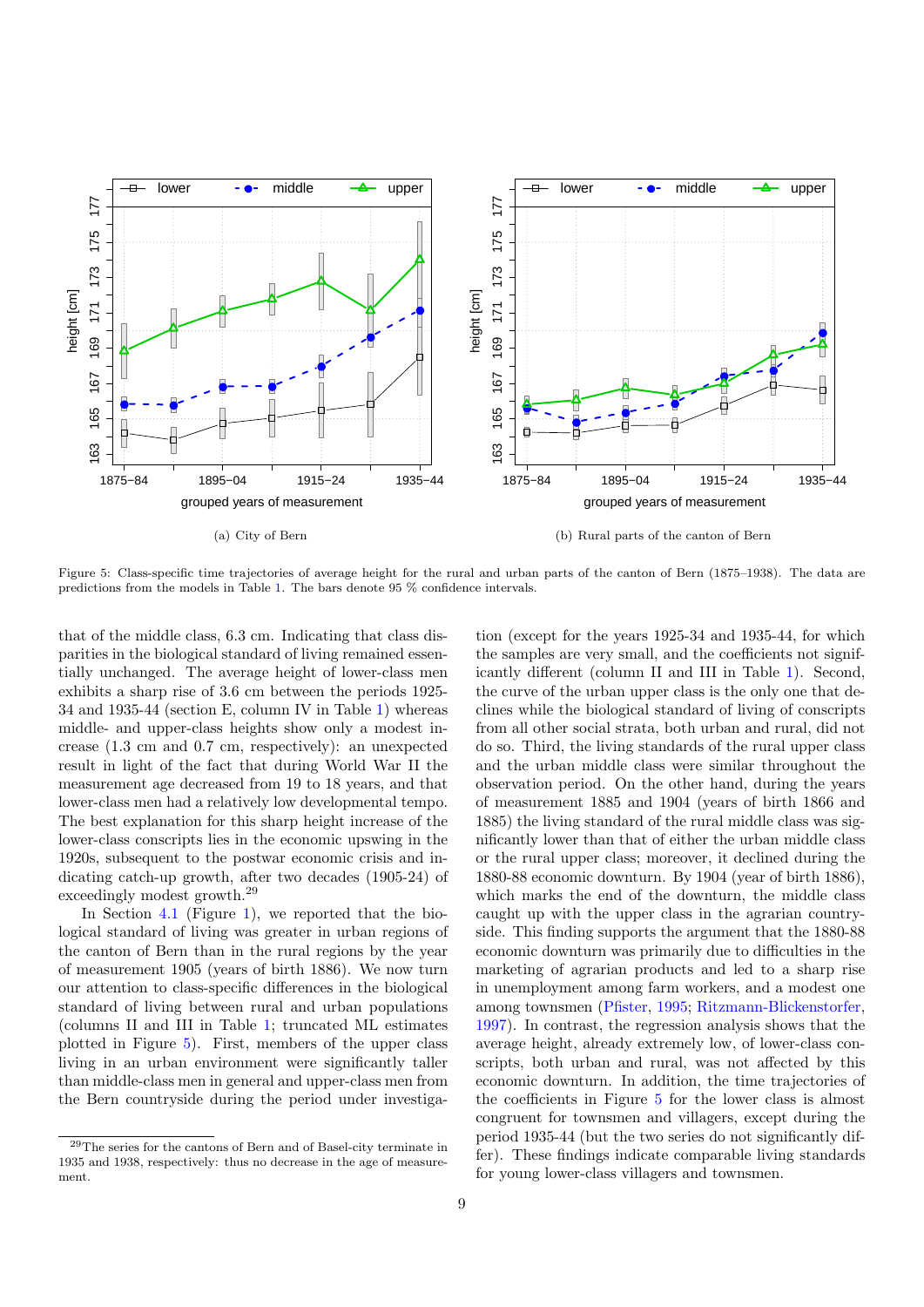#### <span id="page-9-0"></span>5. Body shapes and the current nutritional status

The most commonly used physical measurements, for both children and adults, are height and weight, followed by chest circumference [\(Eveleth and Tanner,](#page-20-3) [1990\)](#page-20-3). During the entire period under study, 1875-1950, the latter was an important measurement for the military-draft councils, helping them to identify those conscripts with an insufficiently robust constitution. To ascertain precise measurements, the military authorities established, with the Instruction über die Untersuchung und die Ausmusterung der Militrpflichtigen (1875), strict instructions regarding measurement of the conscript's chest circumference [\(Uli](#page-21-23)[jaszek and Lourie,](#page-21-23)  $2005$ ).<sup>30</sup> Beginning in 1887 (1882 in the case of Basel) the draft councils also used the upperarm circumference in order to determine the conscript's military-service eligibility.

Together the three major anthropometric measures – height, chest circumference, and upper-arm circumference – contribute to our understanding of body shape. In the absence of weight data, these measures serve as surrogate indicators of current nutritional status. Chest and upperarm circumference are sensitive to immediate environmental conditions while height provides a history of nutritional status during the growing years. Moreover, because they feature muscle and fat, an adult's upper arms and chest may diminish in size in response to adverse environmental conditions, whereas height is strictly additive (except during old age). Thus, these two additional anthropometric measures are valuable indicators of body composition and proportions. Recent research indicates that malnutrition beginning in the prenatal period of life, and continuing throughout childhood, influences an individual's adult body proportions [\(Bogin,](#page-19-0) [1999;](#page-19-0) [Bogin et al.,](#page-19-10) [2001;](#page-19-10) [Bogin,](#page-19-11) [2006\)](#page-19-11).

This analysis is based on the conscript population of Zurich in 1933 (birth year 1914) because these data do not suffer from systematic selection bias or from problems due to truncation (Figure  $6$ ).<sup>31</sup> We study the joint distribution of height, upper-arm, and chest circumference for the lower and the upper classes. Because the growth profiles of body dimensions such as height and chest circumference are not independent of one another – after the age of 14, a young man's chest circumference increases at a faster rate than does his height – their proportions trace non-linear trajectories [\(Eveleth and Tanner,](#page-20-3) [1990;](#page-20-3) [Bogin,](#page-19-0) [1999\)](#page-19-0).<sup>32</sup> Non-parametric models and techniques are well



<span id="page-9-1"></span>Figure 7: Contour plot of the bivariate kernel density estimates of height versus chest circumference (Zurich 1933 conscription data; N=1795; kernel: Epanechnikov; bandwidth selection: unconstrained smoothed cross-validation).

suited for our purpose because they avoid restrictive (a priori) assumptions regarding the functional form and instead allow a data-driven analysis [\(Silverman,](#page-21-24) [1986;](#page-21-24) Härdle et [al.,](#page-20-35) [2004\)](#page-20-35). We focus on the shape of the joint-densityfunction estimates of the underlying anthropometric variables conditional on years of measurement and social-class affiliation. The computations are discussed in [Appendix](#page-18-0) [B.1.](#page-18-0) The results of the analysis are presented visually. We plot the contour lines of the joint distribution as summary measures to highlight the features of distributional shape and the nature of any changes in this shape across different groups. Aside from the identification of features from a bivariate distribution, it is of particular interest to quantify the directions in which these lie [\(Appendix B.1\)](#page-18-0).

In Figure [7](#page-9-1) we plotted the contours of the bivariate density estimates for the variables height chest circumference, conditional on social class. Since height and chest circumference are positively correlated, a taller conscript tends to have a larger chest circumference (and vice versa). Accordingly, in a scatter plot of these data, the positive correlation would come into notice as a regression line (through the origin) with a positive slope. Yet, this positive slope is evidence of the positive association of height and chest circumference, but it says nothing about the dispersion of the points around the line. If these data were bivariate normally (cf. Figure [8\)](#page-10-1) distributed (more generally if they were from an elliptically contoured distribution), the data points (more precisely any proportion of the data) fit into ellipses, which kind of surround the line of a regression through the origin. The shape of the ellipses serves as a

<sup>30</sup>The measurement had to be conducted by an experienced doctor with a measuring tape over both acromastia, the chest being bare, after a normal exhalation. For measurement problems associated with chest circumference, see [Eveleth and Tanner](#page-20-3) [\(1990\)](#page-20-3) and [Ulijaszek](#page-21-23) [and Lourie](#page-21-23) [\(2005\)](#page-21-23).

<sup>31</sup>Since most deferments were for an insufficiently robust constitution, a condition judged by chest circumference, estimation based on the data of recruits rather than conscripts would have resulted in a serious overestimation of the average chest circumference.

<sup>32</sup>See also [Cole et al.](#page-19-12) [\(2008\)](#page-19-12) for patterns of nonlinear growth.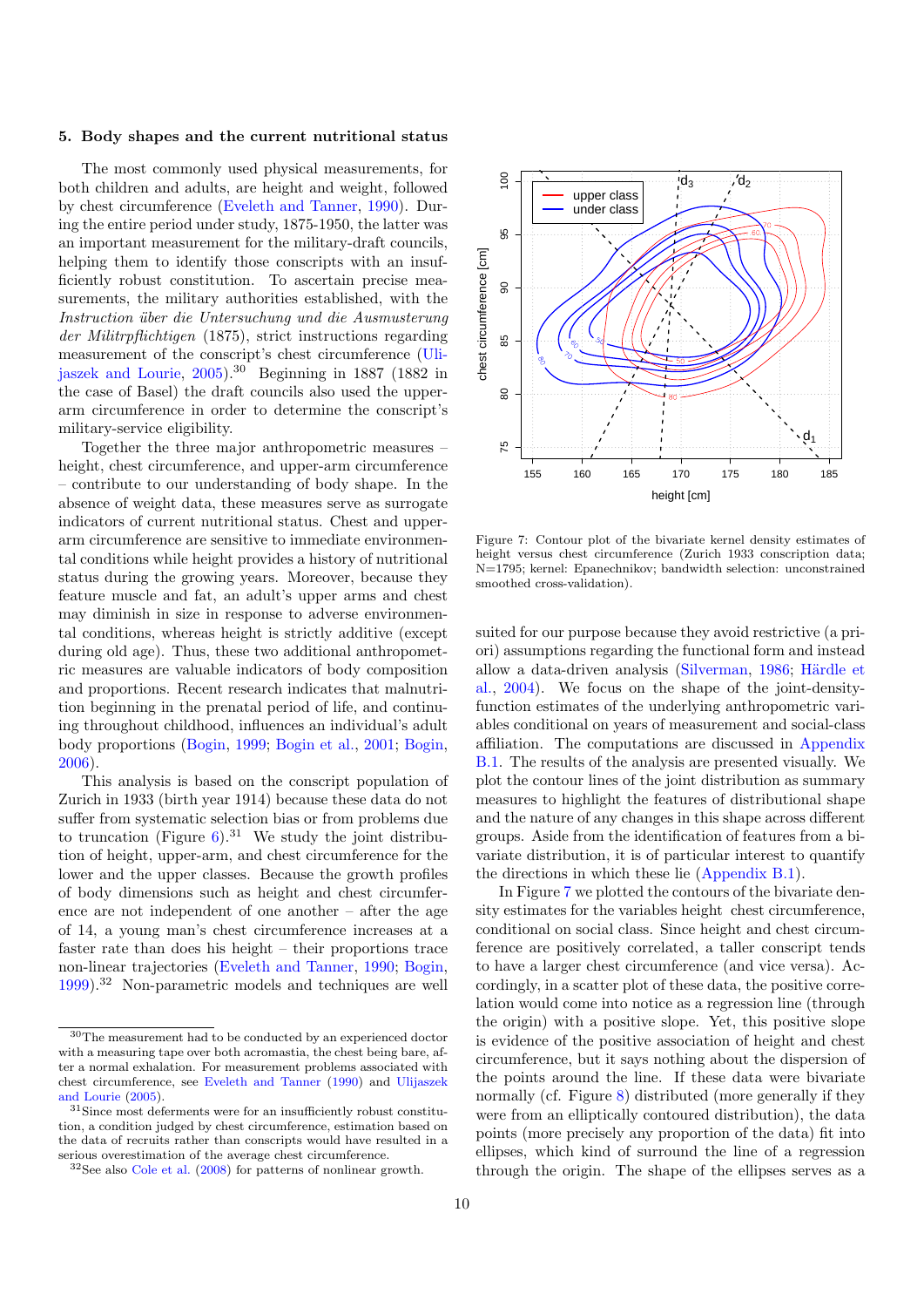

<span id="page-10-0"></span>Figure 6: Class-specific kernel density estimates of height, chest and upper arm circumference (Zurich 1933 consription data;  $N = 1795$ ; Epanechnikov kernel).

representation of the dispersion or the shape of the distribution. Conversely, if the (plotted) contour lines are not elliptically shaped, we would conclude that the data are not elliptically symmetric (or multivariate normally) distributed.



<span id="page-10-1"></span>Figure 8: Repetition of the contours for height versus chest circumference of the lower class from Figure [\(7\)](#page-9-1), superimposed by the theoretical contours that would result if the data were bivariate normally distributed. (the theoretical distribution is based on: mean height=168.9cm, mean chest circumference=88.4cm, variance of height= 43.9, variance of chest circumference=20.6, covariance between height and chest circumference=15.1)

Focusing on the global features in Figure [7,](#page-9-1) one sees that while the two social strata share roughly the same chest circumference, upper-class men are, on average, taller.

Of particular interest in this regard is the fact that, while the upper-class contours are typical of a (more or less) elliptically symmetric distribution, the joint-density estimates for the lower class deviate significantly from this pattern (see also the bimodal distribution of chest circumference for the lower class, Figure [6\)](#page-10-0). To emphasize the non-elliptical shape, we repeated the contour plot for the lower class and superimposed the theoretical contours that would result if the data were bivariate normally distributed (Figure [8\)](#page-10-1). This characteristic is clarified by the plotted directions  $(d_1, d_2, d_3)$  in Figure [7,](#page-9-1) which are close to but distinct from the principal components (not displayed) and represent more evidence of the non-normal joint distribution. Taking a closer look at the shape of the lower-class contours, one sees a bulge in direction  $d_1$  (in the lower right corner of the display; also in Figure [7,](#page-9-1) comparing the contours of the theoretical and empirical distribution) which is evidence of the non-elliptical shape of the distribution. If the data were bivariate normally distributed, the contours would be ellipses whose major axis would run from the lower left to the upper right part of the plot (i.e., the slope of the major axis would be similar to the slope of a regression line through the origin). The bulge comprises a large number of conscripts who are quite tall but of a narrower chest circumference – that is, physically weaker – than those located in the upper part of the  $d_2$ -direction. This indicates that adverse living conditions affect body proportions.

In addition to the relationship between height and chest circumference, we analyze the joint density for upper-arm and chest circumference by means of non-parametric methods. In Figure [9,](#page-11-0) the contours of these joint-density estimates are plotted using a diagonal bandwidth matrix to allow for possible multi-modal distributions. The highestdensity regions plotted as contours for the lower-class men indicate a bimodal distribution. Most of the joint density (e.g., the 50% contours) is divided into two islands. The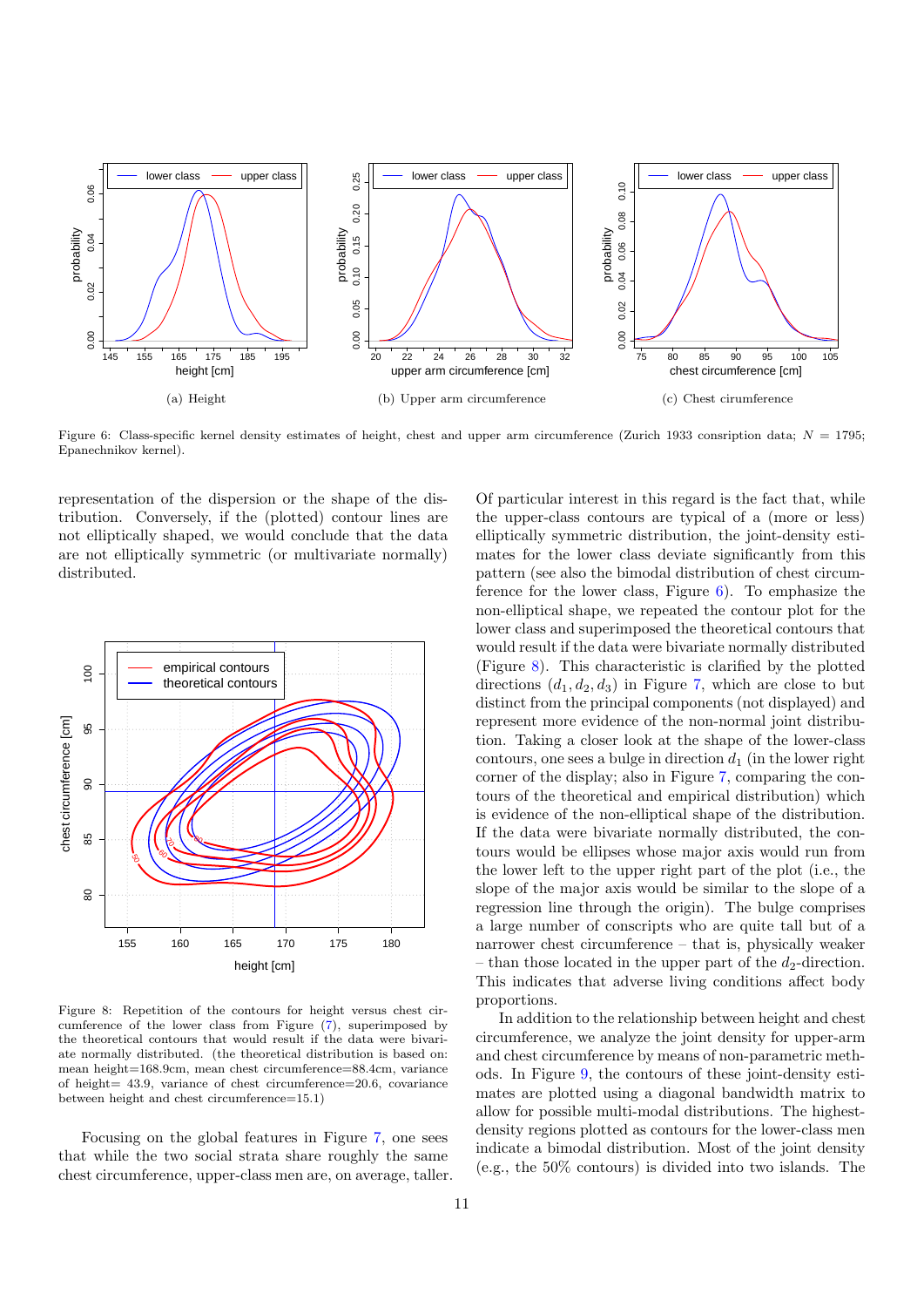

<span id="page-11-0"></span>Figure 9: Contour plot of the bivariate kernel density estimates of chest versus upper arm circumference (Zurich 1933 conscription data; N=1795; kernel: Epanechnikov; bandwidth selection: unconstrained smoothed cross-validation).

larger island is located in the middle and the lower-left corner of the plot; the smaller one, in the upper-right corner, stands for lower-class men whose upper-arm and chest circumference, indicators of physical strength, are similar to those of the strongest upper-class conscripts. The professional occupations of most of the conscripts in this small island involved considerable physical activity (gardener, butcher, carpenter, etc.). The contours for the upper class describe a unimodal joint-density distribution, although a diagonal bandwidth matrix was used in the estimation procedure, indicating that the joint distribution for the upper-class men is a (more or less) typical bivariate normal.

The contour plot of upper-arm circumference and height for upper-class individuals shows a unimodal, elliptically symmetric distribution (Figure [10\)](#page-11-1). The contours of lowerclass individuals are similar, except for a bulge at the lower end of the height dimension, indicating that this class is associated with lower height values. Comparison of upperarm circumference with height distribution is not as informative, since it can be reduced to little more than the (univariate) distribution of height differences.

In summary, class affiliation exerts a strong influence on an individual's physique through the intermediary of living conditions, but this does not mean that lower-class living conditions produce an inferior physique. One's physique is partly determined by the local living environment, but one's biomechanical efficiency of movement and performance in daily activities are partly determined, in turn, by one's physique [\(Bogin et al.,](#page-19-10) [2001\)](#page-19-10). Thus habitual physical



<span id="page-11-1"></span>Figure 10: Contour plot of the bivariate kernel density estimates of height versus upper arm circumference (Zurich 1933 conscription data; N=1795; kernel: Epanechnikov; bandwidth selection: smoothed cross-validation with bandwidth matrix constrained to be diagonal).

activity, adaptation to the work environment, and traditional occupations bring out certain physical characteristics [\(Singh and Singh,](#page-21-25) [2007\)](#page-21-25).

#### 6. Cycles in the height series

Aside from class-specific differences in the levels of the biological standard of living, short-term height-series cycles – defined as periodical deviations from the long-run trend – that are specific to class and to the living environment have been discovered. Their relationship to business cycles has also been examined [\(Woitek,](#page-21-3) [2003;](#page-21-3) [Jacobs](#page-20-36) [and Tassenaar,](#page-20-36) [2004;](#page-20-36) [Sunder and Woitek,](#page-21-4) [2005\)](#page-21-4). There is considerable evidence that socio-economic groups have distinctive responses to business cycles (and particularly to variations in income and consumption) that are reflected in their distinctive average-height cycles. Members of the upper class were less susceptible to temporal changes in the living environment (e.g., lower-income elasticity in the demand for food) and had a variety of means to insulate themselves from short-term fluctuations [\(Bengtsson,](#page-19-2) [2004\)](#page-19-2). The extent of short-term fluctuations and cycles in the class-specific average-height series (that co-move with business cycles) thus serves as a measure of the impact of economic stress on the class in question and offers a new perspective on living standards.

We focus on the cyclicality of the mean-height time series for members of different social strata [\(Sunder and](#page-21-4) [Woitek,](#page-21-4) [2005\)](#page-21-4), on height differences between urban and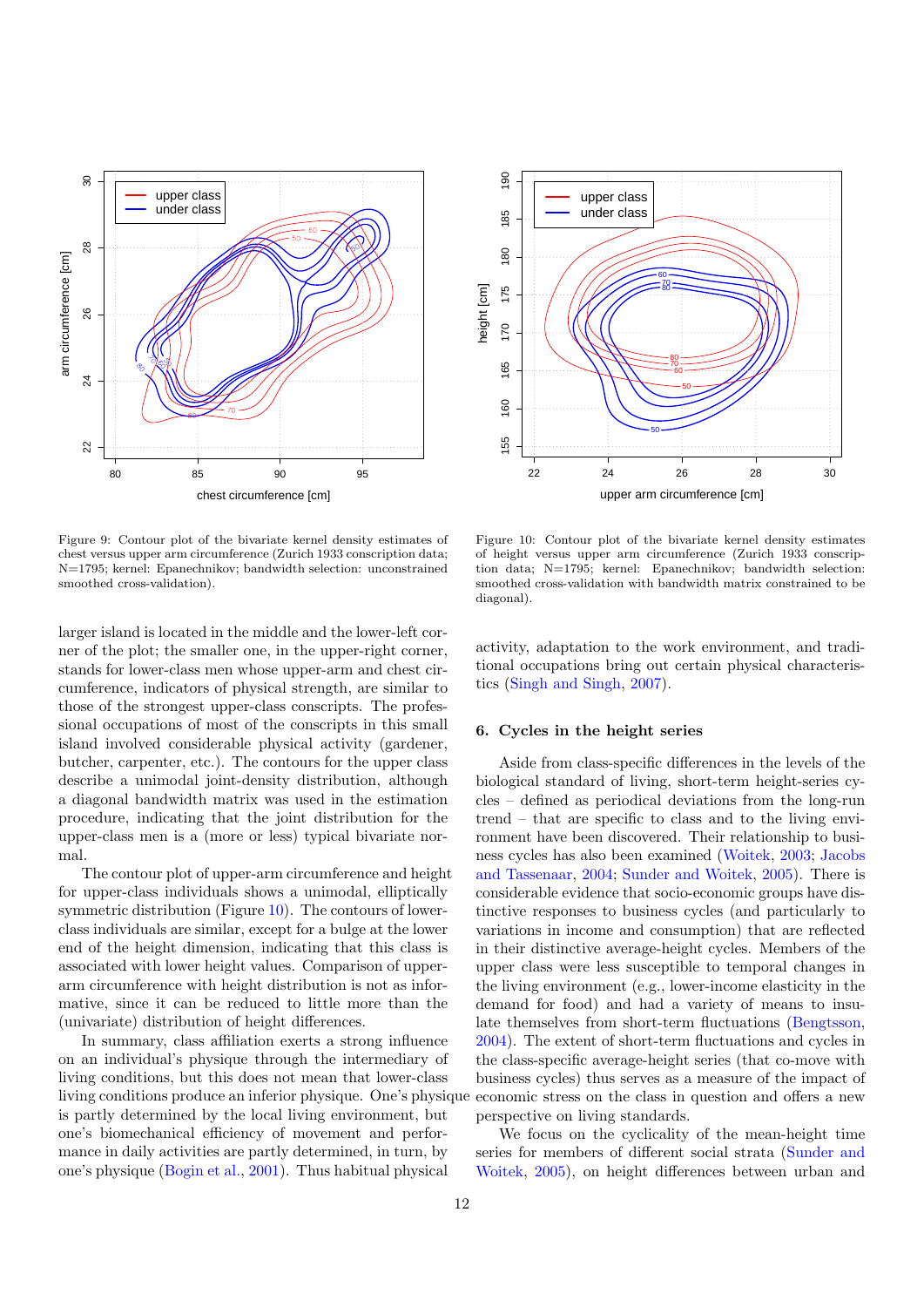rural populations [\(Brabec,](#page-19-1) [2005\)](#page-19-1), and on the correlation between the height cycles and certain economic variables. By means of spectral analysis, we relate these variables to the birth-year height series of the respective conscripts' cohort. We first fitted (vector-) autoregression, (V)AR, processes to the detrended series (using the filters of [Ho](#page-20-37)[drick and Prescott](#page-20-37) [\(1997\)](#page-20-37), [Baxter and King](#page-19-13) [\(1999\)](#page-19-13), and the Hanning/ Hamming window [\(Iacobucci and Noullez,](#page-20-38) [2005\)](#page-20-38)) and then computed the corresponding spectrum of the estimated model (Appendix A.2). Employing spectral analysis, we focus on 7-10-year business cycles (Juglar cycles), upon which 3-5-year cycles (Kitchin cycles), are superimposed. We also account for cycles of 10-15 years, 5-7 years, and 2-3 years in order to obtain an impression of the overall shape of the spectrum. The cyclicality patterns are studied by means of spectral measures [\(Hart et](#page-20-39) [al.,](#page-20-39) [2009\)](#page-20-39).

## 6.1. Data on business measures

In the absence of a single index of economic activity pertaining to socio-economic conditions in Switzerland during the late 19th and early 20th centuries, we use real wages and national GDP because real wages reflect changes in budget constraints, and thus changes in the quality and quantity of food purchased, and annual real-wage data are available for each of the three cities under consideration [\(Studer and Schuppli,](#page-21-18) [2008\)](#page-21-18). We also use data on the real wages of carpenters, masons, and laborers in the canton of Basel [\(Schuppli,](#page-21-26) [2005\)](#page-21-26). The carpenters' series represents real wages for individuals with significant skills. The masons' series is an aggregation of the wage level of men whose standard of living tended to be somewhat below that of the carpenters. The real wages in the laborers' series are the lower-class average. To supplement the results based on real wages, we also consider Swiss GDP data (1851-2005) [\(Studer,](#page-21-17) [2008\)](#page-21-17).

# 6.2. Univariate analysis

We first fitted univariate AR-models to the different series and computed the spectral density. The shares of total variance, which are attributed to the relevant frequency bands, for the height series and the economic measures are reported in Tables [2](#page-13-0) and [3,](#page-13-1) respectively. We detect a robust cyclicality structure in the height series, in that the order of the AR-models is not zero (Table [2\)](#page-13-0). Moreover, the Hodrick-Prescott filter (HP) shows the highest share of total variance in the high-frequency bands (i.e., in the 2-3 and 3-5-year ranges). In addition, 14 of the 18 cases in the 2-3-year and 3-5-year (Kitchin) bands are significant. In the case of the 2-3-year cycle, all but one of the height series of the HP filter display a significant cyclical structure, the exception being the lower class in Zurich. There are only two cases of dominant or significant patterns in the lower-frequency (i.e., 7-5, 7-10, and 10-15) bands. Like the HP filter, the modified Baxter-King filter (BKM) shows a dominant cyclical structure for the high-frequency bands,

but it puts greater emphasis on the 2-3-year range. The Hamming/Hanning window filter (HW) displays a cyclical pattern that is very similar to that of the BKM, but it puts greater emphasis on longer cycles.

As for the differences between urban and rural living environments, we find that they were negligible in the canton of Bern, with the exception of the total variance share in the 2-3-year band: evidence that the average height of conscripts from the rural part of the canton of Bern was distinguished by stronger cycles with high frequency than was the average height of their urban counterparts, regardless of which filtering method is used.

The results for both the BKM and HW filter (and the HP filter except for the 5-7-year range) display distinct class-specific cyclicality patterns. Lower-class men feature a large and significant variance share in both the 3-5-year and the 5-7-year cycles, whereas that of the upper-class men is significant only in the latter. Moreover, the magnitude of the share in the 5-7-year band is distinctly higher for the upper class, indicating a greater exposure in this frequency band. In addition, the middle class fits perfectly between the two other socio-economic strata. As for the Juglar cycle (7-10 years), there is little difference among the total variance shares of each of the socio-economic strata (except for the HW-filter and the Basel series).

Generally speaking, the lower class features the greatest exposure to short- and medium-term cycles, while the mean height of members of the middle and upper classes was more affected by the medium-term cycles. In contrast with the short- and medium-term cycles, the variance shares of the highest-frequency band (i.e., the 2-3 year range) reveal a graduated rise in magnitude in parallel with class level, no matter which filtering method is used. This may be due to high sampling variability (i.e., a large standard error), due, in turn, to the particularly small sample size of the middle- and upper-class time series.

As for GDP and real wages, the results of the three filtering methods are very similar (Table [3\)](#page-13-1). For GDP (1851- 1950), 5-7-year and (to a lesser extent) 7-10-year cycles dominate the spectrum. In particular, the real-wages results are as expected, insofar as short-term business cycles have no significant effect on the carpenters' series – a compilation of wages for individuals with significant skills (especially craftsmen), relatively stable conditions of employment, and permanent or regular long-term employment contracts. On the other hand, average real wages for laborers and to a somewhat lesser extent for masons exhibit higher short-term fluctuations because of typically shortterm employment conditions and a more variable course of business and order volume.

# 6.3. Bivariate analysis

While these findings reveal several aspects of cyclicality in the height series, we cannot determine whether observed cycles in these series reflect underlying economic conditions unless we relate them to other variables that not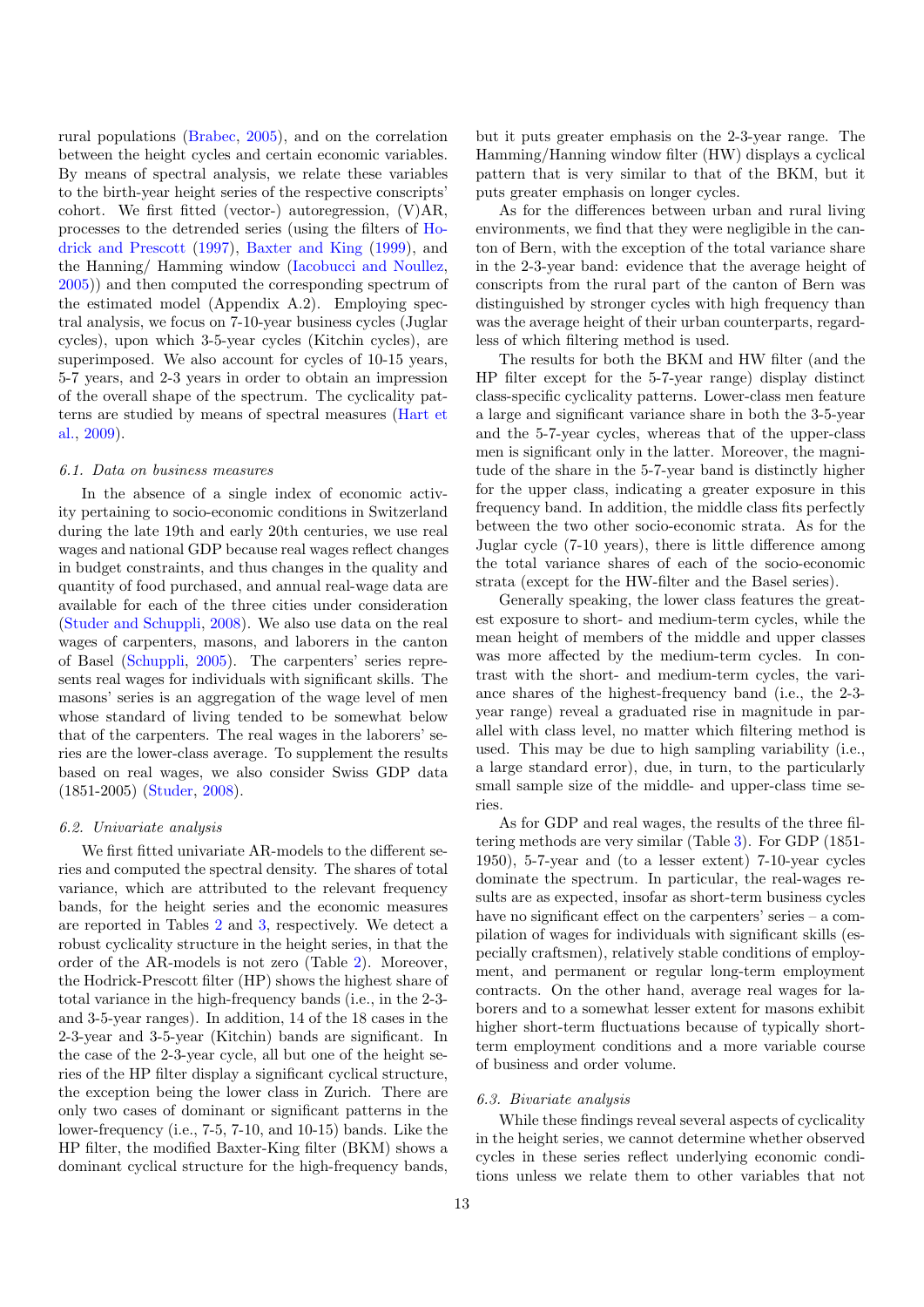<span id="page-13-0"></span>

|                                                                                                                                                                                                                                                                                                       |         |          |                         |                     | Table 2: Unitariative the property of the parameter of the head of the beging state of the second of the product of the parameter of the parameter of the parameter of the second of $\frac{1}{2}$ |         |         |                             |              | int filtering methods |                                                                |         |                               |                   |                  |
|-------------------------------------------------------------------------------------------------------------------------------------------------------------------------------------------------------------------------------------------------------------------------------------------------------|---------|----------|-------------------------|---------------------|----------------------------------------------------------------------------------------------------------------------------------------------------------------------------------------------------|---------|---------|-----------------------------|--------------|-----------------------|----------------------------------------------------------------|---------|-------------------------------|-------------------|------------------|
|                                                                                                                                                                                                                                                                                                       |         |          | Hodrick-Prescott Filter |                     |                                                                                                                                                                                                    |         |         | modified Baxter-King Filter |              |                       |                                                                |         | Hanning/Hamming Window Filter |                   |                  |
| period $\rhd$                                                                                                                                                                                                                                                                                         | م<br>م  | ىب<br>لى | $\frac{5}{7}$           | $7 - 10$            | $10 - 15$                                                                                                                                                                                          | 23      | ن<br>5  | $\frac{5}{7}$               | $-10$        | $10 - 15$             | 23                                                             | ن<br>س  | ام<br>س                       | $1 - 10$          | $10 - 15$        |
| Basel (1875-1935)                                                                                                                                                                                                                                                                                     |         |          |                         |                     |                                                                                                                                                                                                    |         |         |                             |              |                       |                                                                |         |                               |                   |                  |
| $\stackrel{\omega}{=}$                                                                                                                                                                                                                                                                                | $0.42*$ | 0.37*    | $0.15*$                 | 0.03                | <b>D.O1</b>                                                                                                                                                                                        | 0.37    | $0.44*$ | 0.16*                       | 0.02         | 10.01                 | $0.39*$                                                        | $0.44*$ | 0.10                          | 0.03              |                  |
| under class                                                                                                                                                                                                                                                                                           | $0.46*$ | $0.48*$  | 0.05                    |                     | 0.01                                                                                                                                                                                               | 0.31    | $0.44*$ | 0.21*                       | 0.03         | <b>D.O1</b>           | 0.33                                                           | $0.42*$ | $0.15*$                       |                   |                  |
| middle class                                                                                                                                                                                                                                                                                          | $0.51*$ | $0.36*$  |                         | 0<br>0 0 0<br>0 0 0 | 0.00                                                                                                                                                                                               | 0.34    | $0.31*$ | $0.28*$                     |              | <b>D.O1</b>           | 0.35                                                           | 0.26    | $0.19*$                       | 0.04              | $0.01$<br>$0.02$ |
| upper class                                                                                                                                                                                                                                                                                           | $0.61*$ | 0.29     | 0.07<br>0.07            |                     | 0.00                                                                                                                                                                                               | $0.42*$ | $0.31*$ | $0.16*$                     | 0.05<br>0.05 | 0.02                  | 0.36                                                           | 0.21    | 0.12                          | $0.17*$           | $0.07*$          |
| Bern (1875-1938)                                                                                                                                                                                                                                                                                      |         |          |                         |                     |                                                                                                                                                                                                    |         |         |                             |              |                       |                                                                |         |                               |                   |                  |
| urpgun                                                                                                                                                                                                                                                                                                | $0.54*$ | $0.36*$  | 80.0                    | 0.01                | 10.01                                                                                                                                                                                              | 737     | 0.30    | $0.21*$                     | $0.09*$      | 200                   | $0.38*$                                                        | $0.32*$ | $0.18*$                       | $0.09*$           | 0.02             |
| Fural                                                                                                                                                                                                                                                                                                 | $0.66*$ | 0.26     | 0.07                    | 0.01                | 0.00                                                                                                                                                                                               | $0.42*$ | 0.25    | $0.20*$                     | $0.09*$      | 200                   | 0.29                                                           | $0.41*$ | $0.21*$                       | 0.08              | 0.02             |
| Zurich (1904-1950)                                                                                                                                                                                                                                                                                    |         |          |                         |                     |                                                                                                                                                                                                    |         |         |                             |              |                       |                                                                |         |                               |                   |                  |
| $\stackrel{\omega}{=}$                                                                                                                                                                                                                                                                                | $0.53*$ | $0.31*$  | $0.14*$                 | 0.01                |                                                                                                                                                                                                    | 0.34    | 0.26    | $0.32*$                     | 90.06        | 0.02                  | 0.34                                                           | 0.23    | $0.32*$                       | 80.0              | 0.03             |
| under class                                                                                                                                                                                                                                                                                           | 0.38    | 0.56*    | G.O5                    | 0.01                | <b>D.O1</b>                                                                                                                                                                                        | 0.26    | $0.50*$ | $0.20*$                     | 0.03         | <b>D.O1</b>           | 0.26                                                           | $0.47*$ | $0.21*$                       | GO <sup>-</sup> 0 | 0.01             |
| upper class                                                                                                                                                                                                                                                                                           | $0.67*$ | 0.20     | 0.12                    | 0.01                | 0.00                                                                                                                                                                                               | $0.42*$ | 117     | $0.33*$                     | 0.06         | 0.02                  | $0.46*$                                                        | 0.14    | $0.32*$                       | 0.07              | 0.02             |
| relative to the length of the overall business cycle interval [2;15].<br>Notes:), "iii) * shaved measured in the share of the share that the order of the unique of the mand of the share of the share of the share of the math share of the math share of the share of the share of the share of the |         |          |                         |                     |                                                                                                                                                                                                    |         |         |                             |              |                       | total variance is greater than the respective interval length, |         |                               |                   |                  |
|                                                                                                                                                                                                                                                                                                       |         |          |                         |                     |                                                                                                                                                                                                    |         |         |                             |              |                       |                                                                |         |                               |                   |                  |

<span id="page-13-1"></span>Table 3: Univariate variance shares for economic measures (modified Baxter-King filter)

|                                 |         |         | period (years) |          |           |
|---------------------------------|---------|---------|----------------|----------|-----------|
| Economic Measures               | $2 - 3$ | $3 - 5$ | $5 - 7$        | $7 - 10$ | $10 - 15$ |
| GDP (1851-1950)                 |         |         |                |          |           |
| GDP                             | 0.01    | 0.24    | $0.42*$        | $0.23*$  | $0.09*$   |
| Real wages in Basel (1850-1950) |         |         |                |          |           |
| carpenters                      | 0.20    | 0.23    | $0.40*$        | $0.12*$  | 0.04      |
| masons                          | 0.23    | $0.42*$ | $0.18*$        | $0.10*$  | 0.07      |
| laborers                        | 0.18    | $0.33*$ | በ 22*          | $0.20*$  | 0.07      |

Notes: \* Indicates that the share of total variance is greater than the respective interval length, relative to the length of the overall business cycle interval [2;15], see Table [2](#page-13-0) for further explanations; Data: GDP data: [Studer](#page-21-17) [\(2008\)](#page-21-17), real-wage data: [Schuppli](#page-21-26) [\(2005\)](#page-21-26).

only reflect fluctuations in economic activity but also feature strong associations with height itself: a situation that prompts one to ask: Is there a frequency band that dominates business-related cyclical behavior, and if so, what is its direction and strength?

We fitted VAR models to the filtered series (Table [4\)](#page-14-0). While the predictive quality of the models varies considerably, there is a clear pattern. First, the  $R^2$  tends to take the largest value for the overall height series (series "all" for Basel, Bern, and Zurich). Second, for the social strata, the magnitudes tend to follow the inverse of the social rank: the lower-class series have the highest values, the upper-class series tends to be lower.<sup>33</sup> In addition to  $R^2$ , we report the maximum absolute eigenvalue, max $|\lambda|$ , of the parameter matrix in the companion-form representation of the estimated models to give an impression of the persistence of the shocks. According to the  $\max|\lambda|$ values in the last column of Table [4,](#page-14-0) shocks to lower-class residents of Basel are much more persistent than those to the upper class insofar as the eigenvalues are larger (closer to one). For Zurich, on the other hand, shocks to both of these classes were persistent, if small, whereas shocks to the system of urban conscripts in general are far less persistent than those to the rural conscripts in the canton of Bern.<sup>34</sup>

The estimated VAR processes are then transformed to the frequency domain. The analysis of the height series' spectral representation allows us to tackle the cyclical behavior directly. Having identified dominant cycles in the height series which are closely correlated with economic indicators, we would be inclined to explain height cycli-

<sup>33</sup>The only exception is the model for the Basel conscripts' and the carpenters' real-wage series. In this case the upper-class height series exhibits a slightly larger  $R^2$  than does that of the middle class. This is explained by the fact that the carpenters' real-wage series is dominated by individuals (especially craftsmen) with significant skills and an above-average standard of living.

 $34$ The rural and urban height series were fitted as VAR(4) models. We lifted the restriction of maximal order 3, because all information criteria suggested order 4.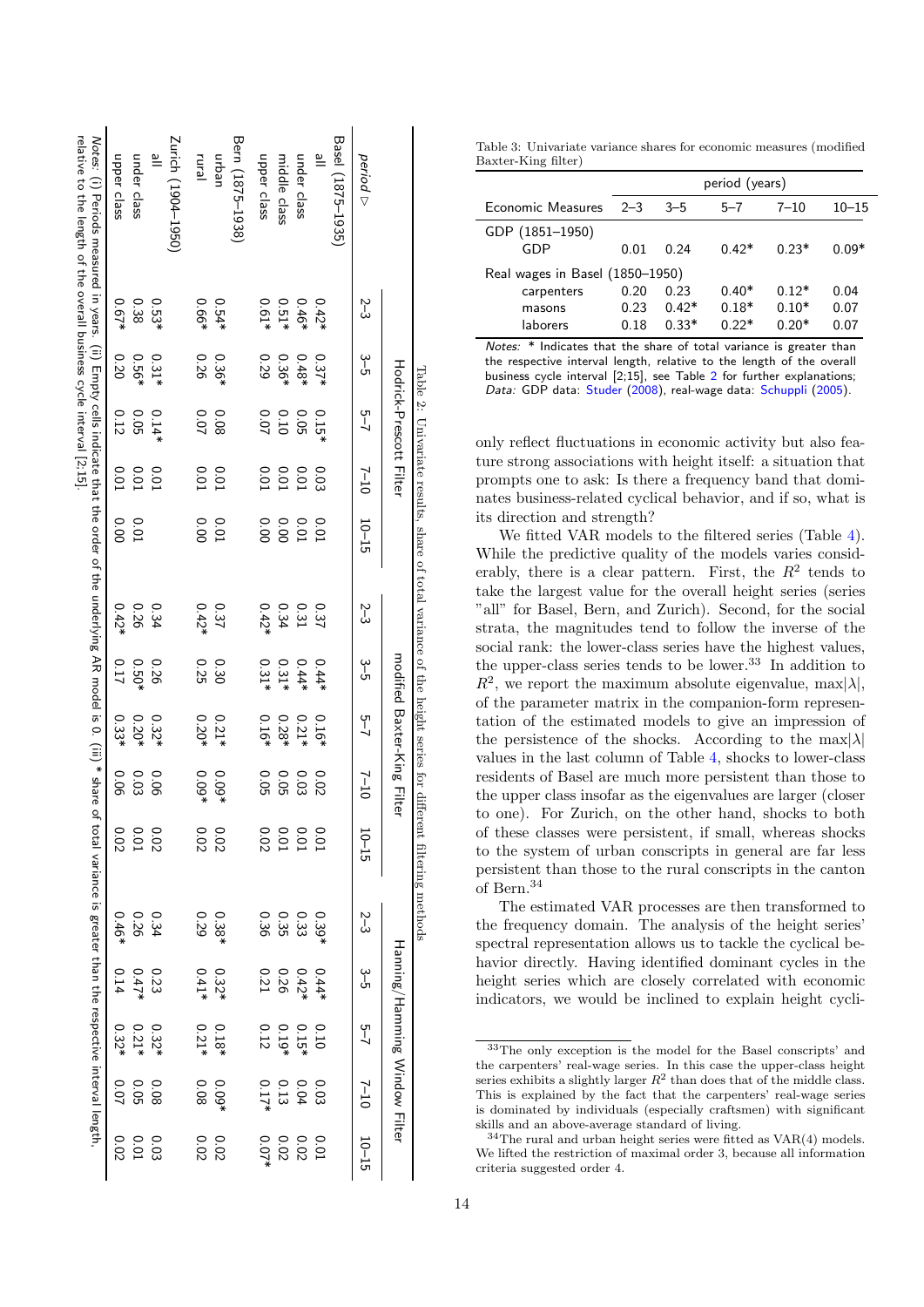<span id="page-14-0"></span>

| Table 4. Diagnostics for the bivariate models |  |
|-----------------------------------------------|--|
|-----------------------------------------------|--|

| Height series | Economic measure | $\,R^2$ | $max  \lambda $ |
|---------------|------------------|---------|-----------------|
| Basel         |                  |         |                 |
| all           | carpenters $(w)$ | 0.415   | 0.83            |
| underclass    |                  | 0.354   | 0.83            |
| middle class  |                  | 0.215   | 0.82            |
| upper class   |                  | 0.238   | 0.53            |
| all           | masons $(w)$     | 0.406   | 0.80            |
| underclass    |                  | 0.385   | 0.82            |
| middle class  |                  | 0.129   | 0.57            |
| upper class   |                  | 0.081   | 0.22            |
| all           | laborers (w)     | 0.474   | 0.82            |
| underclass    |                  | 0.373   | 0.82            |
| middle class  |                  | 0.203   | 0.71            |
| upper class   |                  | 0.179   | 0.64            |
| Bern          |                  |         |                 |
| all           | GDP              | 0.301   | 0.88            |
| urban         |                  | 0.092   | 0.58            |
| rural         |                  | 0.323   | 0.88            |
| Zurich        |                  |         |                 |
| all           | GDP              | 0.494   | 0.88            |
| underclass    |                  | 0.576   | 0.92            |
| upper class   |                  | 0.379   | 0.83            |

Notes: The order of the VAR models is determined by AIC;  $R^2$ is reported for the height equation; max  $|\lambda|$  is the maximum absolute eigenvalue of the companion-form representation implied by the estimated model; (w): denotes real-wage data.

cality in terms of business cycles.<sup>35</sup> On the other hand, a particular share of variance in average height may be intrinsically tied to the cyclical exposure to diseases and the spread of diseases (especially contagious ones) and other non-monetary fluctuations that cannot be explained.<sup>36</sup>

In Table [5](#page-14-1) we report the results of the variance decomposition based on the VAR-models for the conscripts of the city of Bern and rural surroundings, and those for Zurich (lower and upper classes; GDP). The results for Basel (lower, middle, and upper classes) and the three real-wage series (those of carpenters, masons, and laborers) are shown in Table [6.](#page-17-0) It is evident that a reasonable proportion of the total variance (column denoted by total) in the cyclical structure lies in the 5-7-year-frequency range (4-30%). As in the results of [Brabec](#page-19-1) [\(2005\)](#page-19-1), [Woitek](#page-21-3) [\(2003\)](#page-21-3), and [Sunder and Woitek](#page-21-4) [\(2005\)](#page-21-4), the highest share of explained variation is in the short-cycle range (19-54% between 3 and 5 years). The longer cycles (2-6%) are clearly less important (Table [5\)](#page-14-1). In the remaining pages we analyze the cyclical behavior in the height series of particular social strata and then turn our attention to differences in

<span id="page-14-1"></span>Table 5: Variance components according to the bivariate analysis (modified Baxter-King filter)

|               |          |       |            | in-   | out-of- |
|---------------|----------|-------|------------|-------|---------|
| <b>Series</b> | period   | share | total      | phase | phase   |
| Bern          |          |       |            |       |         |
| all           | $7 - 10$ | 0.055 | $0.051**$  | 0.048 | 0.003   |
|               | $5 - 7$  | 0.192 | $0.191***$ | 0.175 | 0.017   |
|               | $3 - 5$  | 0.390 | 0.389***   | 0.155 | 0.234   |
| urban         | $7 - 10$ | 0.062 | $0.062**$  | 0.011 | 0.051   |
|               | $5 - 7$  | 0.172 | $0.169***$ | 0.002 | 0.167   |
|               | $3 - 5$  | 0.298 | $0.286***$ | 0.124 | 0.162   |
| rural         | $7 - 10$ | 0.052 | $0.047*$   | 0.045 | 0.002   |
|               | $5 - 7$  | 0.183 | $0.182***$ | 0.156 | 0.026   |
|               | $3 - 5$  | 0.397 | $0.397***$ | 0.163 | 0.234   |
| Zurich        |          |       |            |       |         |
| all           | $7 - 10$ | 0.055 | $0.054**$  | 0.051 | 0.003   |
|               | $5 - 7$  | 0.114 | $0.113**$  | 0.046 | 0.067   |
|               | $3 - 5$  | 0.350 | $0.348***$ | 0.302 | 0.046   |
| upper         | $7 - 10$ | 0.026 | $0.025*$   | 0.024 | 0.001   |
|               | $5 - 7$  | 0.035 | 0.035      | 0.017 | 0.018   |
|               | $3 - 5$  | 0.547 | $0.547***$ | 0.508 | 0.039   |
| under         | $7 - 10$ | 0.066 | $0.066*$   | 0.011 | 0.055   |
|               | $5 - 7$  | 0.296 | $0.295***$ | 0.061 | 0.234   |
|               | $3 - 5$  | 0.185 | $0.184***$ | 0.161 | 0.024   |

Notes: Variance shares (in or out-of- phase) estimated according to the bivari-ate VAR models in Tab. [4;](#page-14-0) \*\*\*/\*\*/\* indicates significance at the  $1\%/5\%/10\%$ level.

the co-movement between the height series and the GDP of urban and rural populations.

# 6.3.1. Differences between social strata

In order to establish whether there are significant classspecific differences in the cyclical structure of the height series of the Basel conscripts, we report the results of the height series of the lower, middle, and upper classes in connection with all three real-wage series (Table  $6$ ).<sup>37</sup> For ease of interpretation, we present a visual display of the results from Table [6](#page-17-0) (Basel conscripts) in Figure [11.](#page-16-0) Figure  $11(a)$  represents the variance shares of the frequency range of 3-10 years that can be explained by the real-wage series. Apparently the contribution of all three wage series is strongest for the lower class, followed by the middle class, indicating that the association tends to be weakest for the upper class. The shortest cycles, with a 3-5-year frequency range, display the same pattern (Figure  $11(c)$ ). For midterm cycles (5-7 years) one needs to distinguish among the particular real-wage series. In the case of the masons' wages, the explained variance shares decrease with social rank, whereas in the case of the carpenters' wage series the opposite is the case. The association tends to be stronger among the upper than among the middle class. That is to say, each of the three real-wage series stands for an average wage of a particular job profile and represents an

<sup>35</sup>On the other hand, a seemingly low correlation between the height series may simply reflect the fact that an underlying time series is composed of a number of cyclical components that are of different amplitudes and timing. While a single frequency band may display strong evidence of a cyclical relationship, when the effects over several frequency bands are considered together, countervailing influences may mask underlying patterns [\(Hart et al.,](#page-20-39) [2009\)](#page-20-39).

 $36\,\text{We}$  are grateful to an anonymous referee for clarifying this point.

<sup>37</sup>Since there are minor differences among the various filtering methods, we show results only for the modified Baxter-King filter.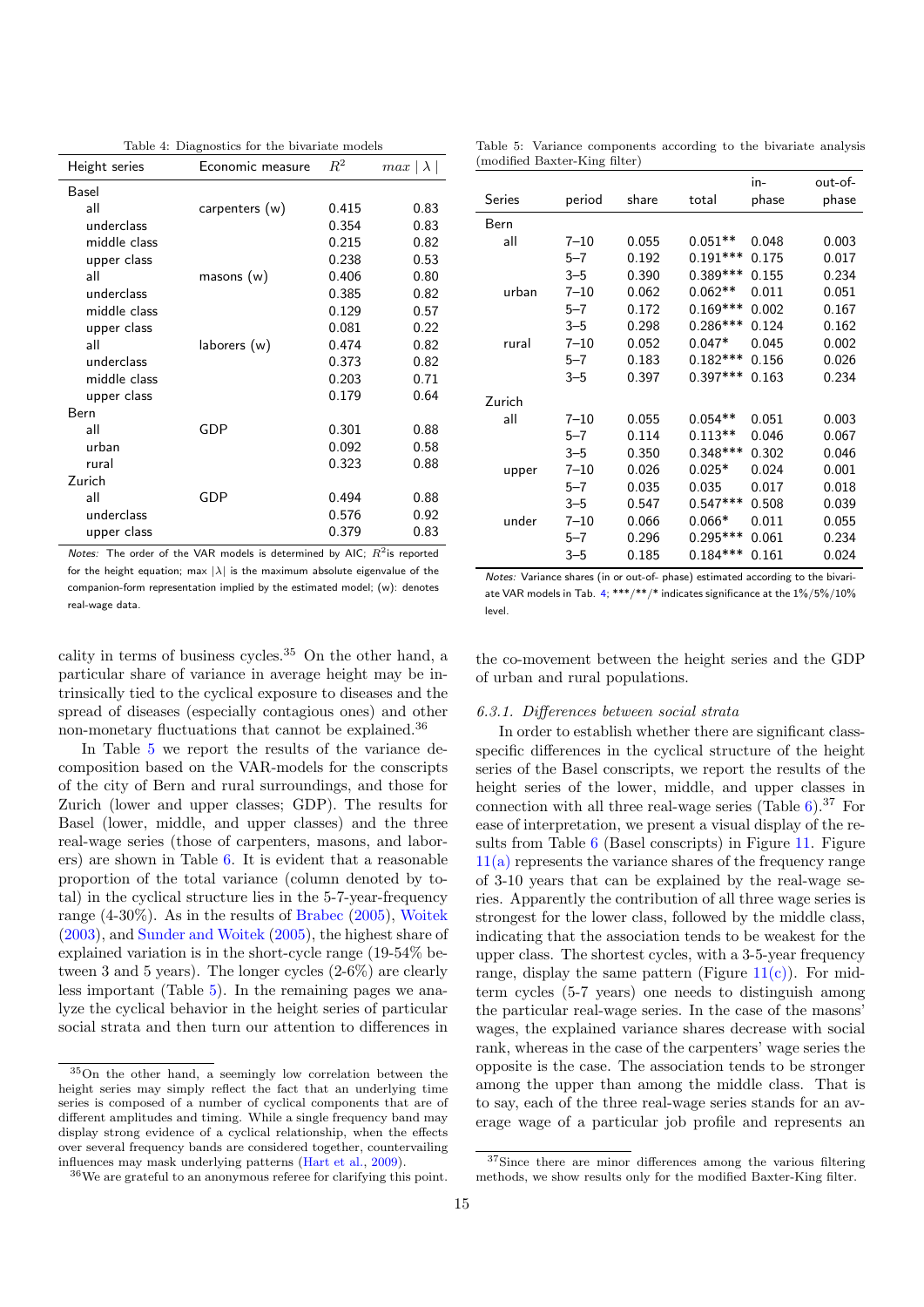income bracket. It follows that these wage series have a different prediction potential for each of the various social strata. Accordingly, the upper and middle classes, in contrast to the lower class, are more responsive to the cyclical behavior of the carpenters' series than they are to that of the masons. Since the dominant cycles of the carpenters' real-wage series lie in the 5-7-year range (Table [3\)](#page-13-1), they have an important impact on the upper-class height series in the 5-7-year frequency band, whereas there is hardly a difference in the Juglar and the Kitchin cycles.

For the Zurich data and GDP, we encounter a similar situation: the explained share of variance in the 3-5-year frequency band is significantly larger for the lower class than it is for the upper class (Figure  $11(f)$ ) while the upper class is more responsive in the mid-term cycles. These results confirm those established for Basel and the realwages series. In summary, the average height series for each social stratum exhibits a unique pattern of cyclical association.

We next turn to the issue of whether or not the series are pro-cyclical. Suppose that the peaks and troughs of an influential constituent cycle of the height time series coincide with the respective turning points of a given business cycle; it follows that the height series is both pro-cyclical and in phase with the business cycle. However, two series may be highly pro-cyclical and yet out (or partly in and partly out) of phase. In order to address the importance of phase shifts in a frequency band, we apply a variance decomposition proposed by [Sunder and Woitek](#page-21-4) [\(2005\)](#page-21-4). Consequently, a particular frequency interval will be decomposed into a fraction that co-moves with the economic series (in-phase): a fraction with which the two cycles are associated but out of phase, and an unexplained remainder (Tables [5](#page-14-1) and [6\)](#page-17-0).

To simplify matters, the interesting in- and out-ofphase components in Tables [5](#page-14-1) and [6](#page-17-0) have been normalized by the corresponding explained variance and plotted in Figures  $11(d)$  and  $11(e)$ . Hence an in-phase share greater than 0.5 (or 50%) indicates that a variable is pro-cyclical (and vice versa). Figure  $11(d)$  shows the in-phase variance component over the full frequency range (3-10 years). It is apparent that the average height for lower-class individuals is slightly in phase and pro-cyclical with respect to both the masons' and the carpenters' series insofar as both series feature a variance share of approximately 0.5 (Figure  $11(d)$ . In the case of the upper class, the carpenters' series is the better predictor (since it shows a larger variance share than does the masons' series) but is clearly out of phase (i.e., its variance share is smaller than 0.5; Figure  $11(d)$ . The situation becomes clearer when one takes into consideration the dominant, 5-7 year, cycles (Table [3\)](#page-13-1), in which the co-movement between lower-class and masons' real wages is apparently in phase (share of 0.71; Figure  $11(e)$ ). In contrast, the in-phase variance share of the upper class is almost negligible for the masons (share of 0.16; Figure  $11(e)$ ). On the other hand, this pattern is inverted in the case of the carpenters' wage series: that is, upperclass heights are very responsive to the carpenters' series in phase. The variance shares of the 3-5-year band are not reported because the economic measures show no dominant cyclical structure in this band.

In summary, the average-height series for each social stratum exhibits a unique pattern of cyclical association with the respective real-wage series of the underlying job profiles, each of which in turn represents a particular income bracket. The lower-class height series is the one most closely correlated with the laborers' real-wage series. Consequently, we discern that the class-specific average biological standard of living is very closely correlated with the respective real-wage series and thus reflects the underlying economic conditions.

# 6.3.2. Differences between rural and urban populations

In this section, we turn our attention to differences in co-movement between the height series and GDP for urban and rural populations of the canton of Bern. As we noted in the previous section, shocks to the rural series are more persistent than those to the urban series (Table [4\)](#page-14-0). In order to understand the cyclical behavior of the respective series, we consider the contribution of each cycle to the total variance. The results of the variance decomposition are reported in Table [5.](#page-14-1) With regard to the explained variance share, the cyclical structures of the two height series, urban and rural, are very similar, except for the dominant Kitchin cycles. It is remarkable that short-term fluctuations in GDP affect individuals living in Bern's rural surroundings more than those who live in the city itself. In the case of the Juglar and the other longer cycles, there is no significant difference between urban and rural heights.

Because the variance decomposition for the particular frequency bands provides only a rough sketch, we plotted the autospectrum and the in-phase variance component for the full frequency range (Figure [12\)](#page-16-6). The peak of the autospectrum coincides with the in-phase component at a frequency of approximately five years<sup>38</sup> and is both procyclical and in phase with regard to GDP (Figure  $12(a)$ ). The autospectra for urban and rural populations follow a very similar pattern (Figures  $12(b)$ ) and  $12(b)$ ). Both autospectra have two influential, constituent cycles, however, each distinguished by a slightly different in-phase pattern. For the urban population, the shorter cycle is clearly in phase, whereas the mid-term cycle is partly in phase and partly out of phase (Figure  $12(b)$ ). In the case of the rural populations, this pattern is inverted (Figure [12\(b\)\)](#page-16-8). On the other hand, these are minor differences, and may be partly due to phase shifts induced by the filtering methods. In summary, we find two dominant cycles in the averageheight series of the rural and urban populations in the

 $38$ The peak of the autospectrum in Figure  $12(a)$  coincides with the peak of the in-phase component at the frequency of approx.  $f = 1.25$ . The corresponding period,  $\tau$ , (in years) is obtained from  $\tau = 2\pi/f$ 5.02 years.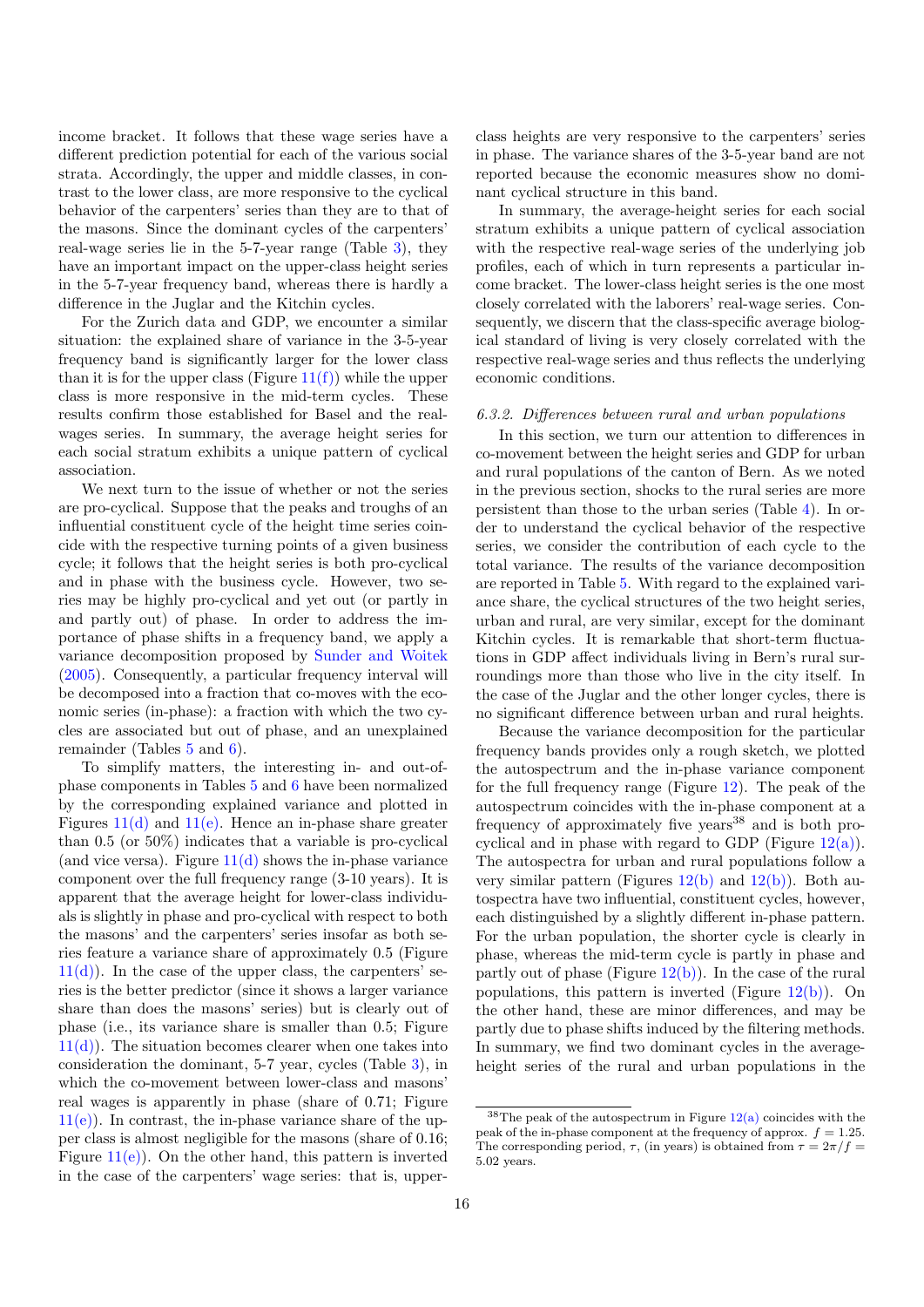<span id="page-16-1"></span>



series (Basel conscripts, 3–10 years fre-(b) Explained variance using the real-wage series (Basel conscripts, 5–7 years frequency range)



<span id="page-16-2"></span>(c) Explained variance using the real-wage series (Basel conscripts, 3–5 years frequency range)

<span id="page-16-4"></span>

quency range)





(d) In-phase component using the real-wage series (Basel conscripts, 3–10 years frequency range)

<span id="page-16-5"></span>

<span id="page-16-3"></span>(f) Explained variance using GDP (Zurich conscripts, 3–10 years frequency range)

<span id="page-16-0"></span>Figure 11: Visual display of the total explained height variance and the in-phase component in the particular frequency bands, based on the results from Tables [5](#page-14-1) and [6.](#page-17-0)

<span id="page-16-7"></span>

<span id="page-16-8"></span><span id="page-16-6"></span>Figure 12: Spectral decomposition: Autospectra and in-phase component for the height series of the canton Bern in connection with GDP according to the estimated VAR-models in Table [4](#page-14-0) ( spectrum range  $[0; \pi]$ ).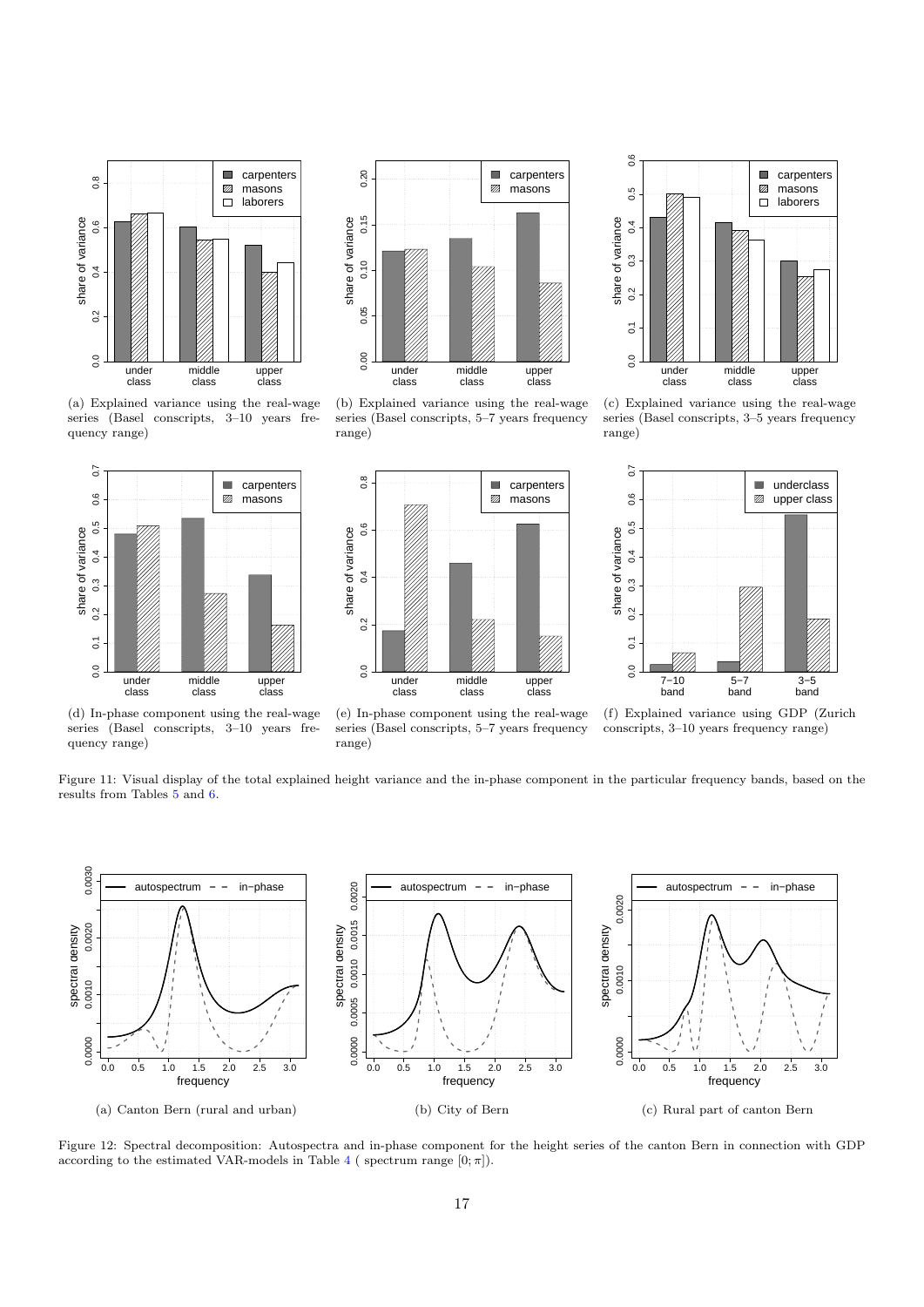|              |       | Real wage carpenters |             |                 |       | Real wage masons |             |                 |       | Real wage laborers |              |                 |
|--------------|-------|----------------------|-------------|-----------------|-------|------------------|-------------|-----------------|-------|--------------------|--------------|-----------------|
|              | share | total                | in<br>phase | out-of<br>phase | share | total            | in<br>phase | out-of<br>phase | share | total              | in.<br>phase | out-of<br>phase |
| all          |       |                      |             |                 |       |                  |             |                 |       |                    |              |                 |
| $7 - 10y$    | 0.020 | 0.003                | 0           | 0.003           | 0.021 | 0.018            | 0.004       | 0.014           | 0.022 | 0.018              | 0.001        | 0.017           |
| $5 - 7y$     | 0.080 | $0.041*$             | 0.033       | 0.008           | 0.075 | $0.070***$       | 0.006       | 0.064           | 0.084 | $0.065**$          | 0.046        | 0.019           |
| $3-5y$       | 0.477 | $0.376***$           | 0.039       | 0.337           | 0.468 | $0.435***$       | 0.339       | 0.096           | 0.543 | $0.492***$         | 0.316        | 0.176           |
| under class  |       |                      |             |                 |       |                  |             |                 |       |                    |              |                 |
| $7 - 10y$    | 0.029 | 0.019                | 0.018       | 0.001           | 0.031 | $0.030*$         | 0.001       | 0.029           | 0.027 | 0.026              | 0.002        | 0.024           |
| $5-7$ $v$    | 0.121 | $0.104***$           | 0.021       | 0.083           | 0.123 | $0.122***$       | 0.087       | 0.035           | 0.134 | $0.132***$         | 0.081        | 0.051           |
| $3-5y$       | 0.478 | $0.431***$           | 0.227       | 0.204           | 0.507 | $0.502***$       | 0.245       | 0.257           | 0.506 | $0.491***$         | 0.322        | 0.169           |
| middle class |       |                      |             |                 |       |                  |             |                 |       |                    |              |                 |
| $7 - 10$ $v$ | 0.046 | $0.040**$            | 0.017       | 0.023           | 0.051 | $0.051**$        | 0.030       | 0.021           | 0.054 | $0.053***$         | 0.053        | $\mathbf 0$     |
| $5 - 7y$     | 0.135 | $0.129***$           | 0.062       | 0.067           | 0.104 | $0.103***$       | 0.023       | 0.08            | 0.132 | $0.132***$         | 0.102        | 0.030           |
| $3-5y$       | 0.425 | $0.416***$           | 0.234       | 0.182           | 0.392 | $0.392***$       | 0.096       | 0.296           | 0.365 | $0.365***$         | 0.058        | 0.307           |
| upper class  |       |                      |             |                 |       |                  |             |                 |       |                    |              |                 |
| $7 - 10y$    | 0.059 | $0.057**$            | 0.054       | 0.003           | 0.059 | $0.059**$        | 0.026       | 0.033           | 0.061 | $0.061**$          | 0.045        | 0.016           |
| $5 - 7y$     | 0.163 | $0.161***$           | 0.102       | 0.059           | 0.086 | $0.085**$        | 0.013       | 0.072           | 0.108 | $0.108***$         | 0.103        | 0.005           |
| $3-5y$       | 0.302 | $0.300***$           | 0.019       | 0.281           | 0.255 | $0.255***$       | 0.026       | 0.229           | 0.275 | $0.275***$         | 0.064        | 0.211           |

<span id="page-17-0"></span>Table 6: Basel conscripts: variance components according to the bivariate analysis (modified Baxter-King filter)

Notes: Variance share (in or out-of phase) estimated according to the bivariate VAR models in Tab. [4;](#page-14-0) \*\*\*/\*\*/\* indicates significance at the 1%/5%/10% level; Data: economic measures from [Studer and Schuppli](#page-21-18) [\(2008\)](#page-21-18).

canton of Bern during the period 1875-1938 that are both (almost) in phase and pro-cyclical.

## 7. Conclusion

We have presented the first representative analysis of the biological standard of living in four areas of Switzerland 1875-1950 based on individual records of 19-year-old conscripts, using a multifaceted approach to reveal patterns of socio-economic inequality. We find that average heights increased in all four areas: compared to  $1875$ ,  $19$ year-old conscripts in 1935 were approximately 6 cm taller in the city of Basel, 7 cm taller in the city of Bern and 5 cm taller in the rural areas of canton Bern. In addition, conscripts in the city of Zrich were 8 cm taller in 1950 than in 1905. Furthermore, we find no urban height penalty at all: conscripts from rural areas of canton Bern were not taller than their counterparts in the city of Bern. Furthermore, by 1905 (birth year 1886) the biological standard of living in Switzerland was significantly higher among the urban than among the rural population.

Basel, spared the (mainly agrarian) 1880-88 economic downturn and the resulting rural-urban migration, enjoyed the highest average height until the 1930s, but by 1931 Zurich – in contrast with the still smaller conscripts from the city of Bern – closed the gap. Moreover, the height series of the rural canton of Bern featured a smaller annual growth rate than that of the city itself, and after 1886 (year of birth) deviated significantly and negatively from the urban series: evidence that since the end of the 19th century there was no urban height penalty. The differences

between the rural and urban average biological living standards were mainly due to the 1880-88 economic downturn, which affected the biological standard of living in rural areas more severely, and the fact that the typical urban diet contained far more protein than did the rural one. Furthermore, the economic crisis subsequent to World War I had little if any effect on the biological standard of living of urban and rural populations. A comparison with European countries indicates that the biological standard of living in Switzerland was considerably higher than it was in Italy. By 1925 Swiss conscripts even from rural areas in the canton Bern were on average taller than their French counterparts (as those from the city of Basel had been since 1875).

Turning to the micro level, we find that class affiliation was the most important determinant of one's biological standard of living (a finding that receives further support when we control for the urban/rural living environment in the models). Our data show persistent and significant differences in the class-specific average-height series. The upper class in the city of Bern enjoyed a constantly and significantly 3 to 4 cm higher standard of living than did either the upper or the middle class elsewhere in the canton. Class and regional disparities in the standard of living remained strikingly constant during the observation period, despite general improvements in public health-care services, nutrition, and the living environment. On the other hand, the fact that the largest overall height gain was among the lower class indicates that it was the disadvantaged who benefited the most from economic improvements.

To broaden our perspective, we used measurements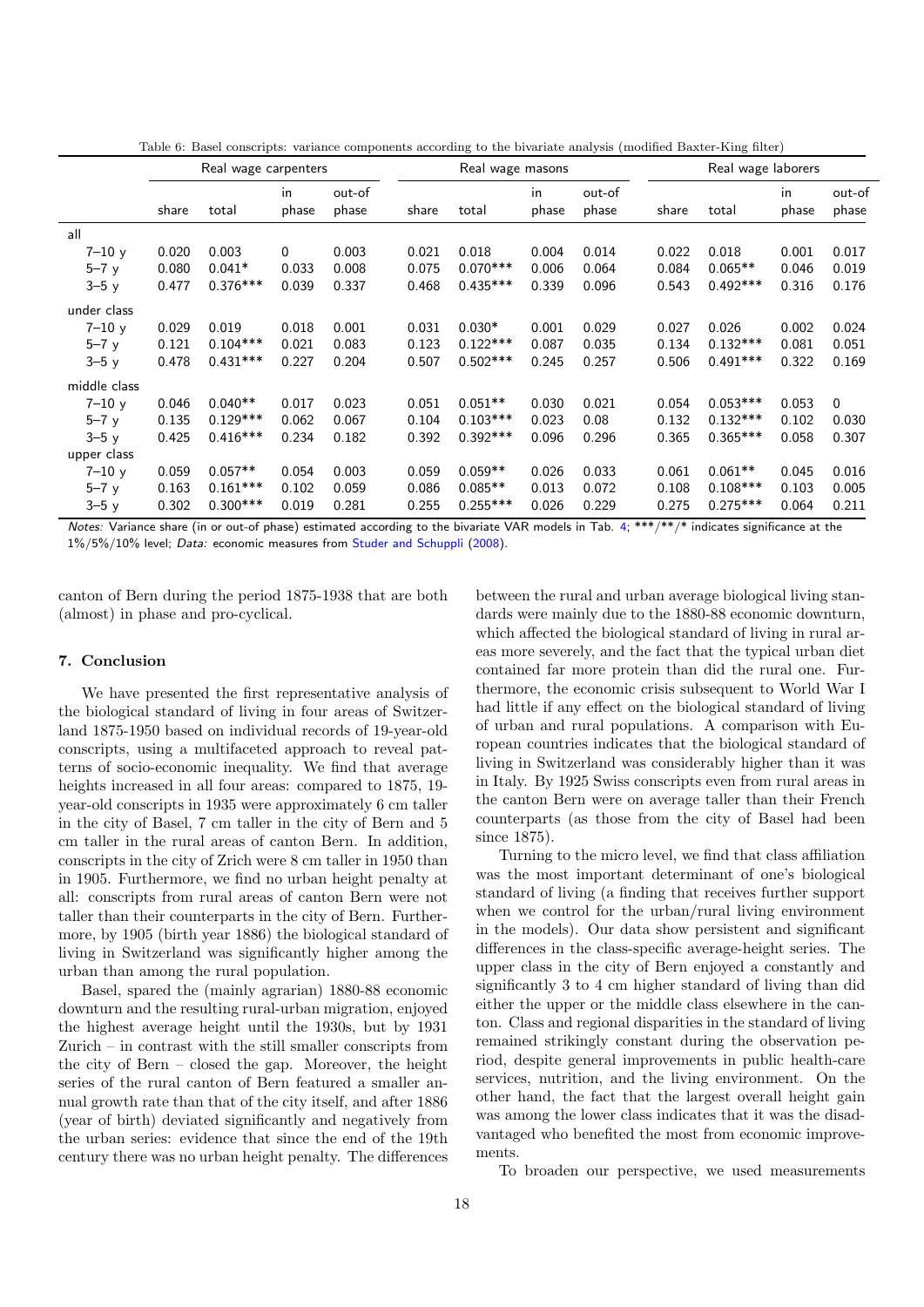of chest and upper-arm circumference, in the absence of weight data (since they, too, are indicators of short-term nutritional status), in conjunction with non-parametric statistical methods. The cross-sectional analysis showed that adverse living conditions had a major influence on body proportions: We found that lower-class men's measurements were below average when it came to both height relative to chest circumference and chest circumference relative to upper-arm circumference. However, those lowerclass conscripts whose occupations featured a high level of physical activity had chest and upper-arm circumferences as large as those of any of the upper-class conscripts. In other words, habitual physical activity, adaptation to work conditions, and traditional occupations brought out physical characteristics typical of each occupational group.

By studying deviation cycles from the annual averageheight series, we found that the highest share of total variance (i.e., 29% - 67%) can be attributed to the short- and mid-range cycles, particularly the latter. The analysis of class-specific differences in the cyclicality indicates that the biological standard of living of lower-class men was particularly sensitive to short-term but also to mediumterm economic fluctuations, whereas changes in the mean height of members of the upper class were correlated with medium-term cycles only. In line with the findings in the literature, the average height series of conscripts living in rural regions was most closely correlated with short cycles and the shocks to rural height series were far more persistent than those to urban ones: evidence that rural conscripts were disproportionately sensitive to economic cyclicality.

Furthermore, the average height series for each social stratum displays a unique pattern relative to the respective real-wage series of the underlying job profiles, which in turn represents a particular income bracket. The height series of the lower-class conscripts is most closely associated with their real-wage series and far less so with the wage series of skilled workers. In contrast, the average height series of the upper-class conscripts is closely related to the wage series of the carpenters, that is, of workers with significant skills, relatively stable conditions of employment, and permanent or regular long-term employment contracts. We therefore conclude that the class-specific annual average of the biological standard of living is very closely related to the respective real-wage series and thus reflects underlying economic conditions. The biological standard of living is thus very responsive not only to indicators of economic activity (e.g., real wages and GDP) in general but also to class-specific derivatives of these measurements.

## Acknowledgements

The authors would like to thank John Komlos, Ulrich Woitek, Beat Hulliger and Frank Rühli for their support, comments, and advice. We are also grateful to six anonymous referees for their valuable comments and helpful suggestions, and to Serge Meyer, Manuel Kretz, and Simona Benovicci for supporting the data collection.

Funding: Christian Pfister, Kaspar Staub, and Tobias Schoch were supported by the Swiss National Science Foundation (project no. 109802) and the Swiss Foundation for Nutrition Research.

# Appendix A. Data prepration

To assure satisfactory data quality, because the data are based on primary-data collection by the (error-prone) transcription of several control books, the post-collection process consisted mainly of editing and data cleaning. For the categorical data we applied simple range and plausibility checks. Inconsistent values were set to the most likely. In the case of metric measures that is height, and upper-arm and chest circumference, we employed the Stahel-Donoho estimate for multivariate outlier detection [\(Maronna et al.,](#page-20-40) [2006\)](#page-20-40). These outliers were then replaced by estimates from a multivariate regression (hot deck imputation). For the samples of the cantons Bern and Zurich, outliers were removed visually, because we were interested only in the height distribution. The number of outlying and missing observations was negligible (fewer than one in a thousand).

# Appendix B. Technical appendix

# <span id="page-18-0"></span>Appendix B.1. Multivariate density estimation

Let  $\mathbf{X} = (X_1, \ldots, X_p)^T$  denote a *p*-vector random variable with a well-behaved density, f. Suppose that  $x_i =$  $(x_{i,1},\ldots,x_{i,p})^T$  are realizations,  $i=1,\ldots,n$ . The kernel density estimator is defined by

$$
\hat{f}_{\mathbf{H}}(\mathbf{u}) = \frac{1}{n} \sum_{i=1}^{n} \frac{1}{\det(\mathbf{H})} K \left\{ \mathbf{H}^{-1} \left( \mathbf{u} - \mathbf{x}_{i} \right) \right\}, \quad (B.1)
$$

where **H** is a nonsingular, positive, and typically unconstrained bandwidth matrix. In case the density function is supposed to show a multi-modal shape, we use a diagonal bandwidth matrix. The choice of the kernel function  $K(.)$  is not crucial; we use an Epanechnikov kernel. More attention has to be payed to the choice of a bandwidth selection criterion. We use the smoothed cross validation criterion (SCV) proposed by [Hall et al.](#page-20-41) [\(1992\)](#page-20-41) because the plug-in method by [Silverman](#page-21-24) [\(1986\)](#page-21-24) revealed strong oversmoothing (this is well-known in the literature, see e.g. Härdle et al.  $(2004)$ ). In particular we employed the formulation of SCV method established by [Duong and Hazel](#page-20-42)[ton](#page-20-42) [\(2005\)](#page-20-42) and the algorithm proposed (an implemented) by [Duong](#page-20-43) [\(2007\)](#page-20-43).

Besides the identification of features from a bivariate distribution it is of particular interest to quantify the directions in which these lay. In case of elliptical distributions this can be done by computing the principal components.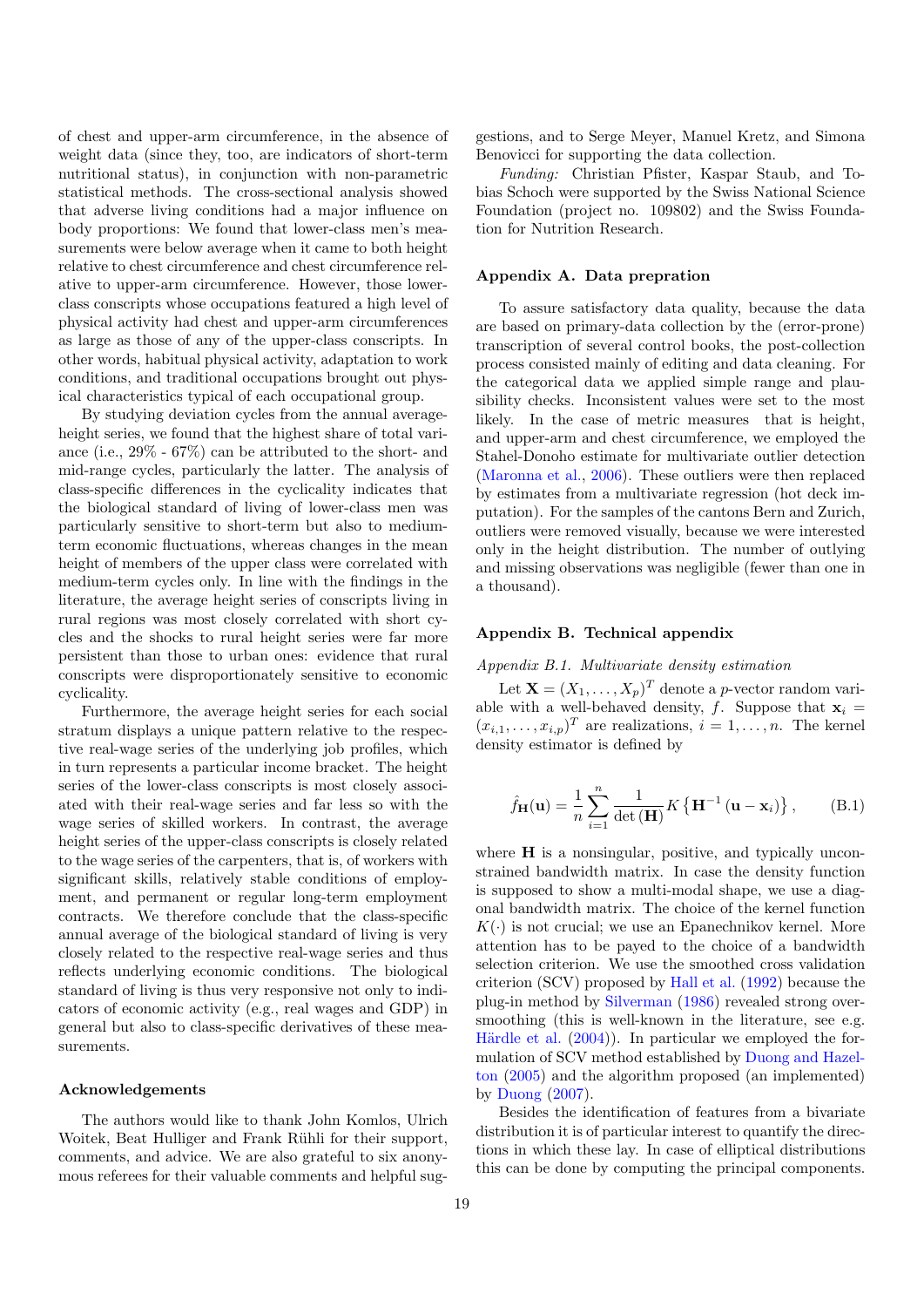With non-elliptical distributions the projection has the potential disadvantage to blur together features that may actually be separated in the joint density. Our approach is to find directions from the mean (or a similarly defined location) which maximize  $\int_0^\infty f(c \cdot \mathbf{v}) dr$ , where f is the underlying density function,  $\mathbf{v} = (v_1, v_2)$  is a unit vector and c a positive scalar [\(Bowman and Foster,](#page-19-14) [1993\)](#page-19-14). Since we are only interested in directions, we re-parametrize the problem at hand through polar coordinates from the estimated location. Each observation  $i = \{1, \ldots, n\}$  is represented in terms of radius and angle,  $(r_i, \theta_i)$ , and interesting directions correspond to modes of the marginal distribution of the angle  $\theta$ . An estimator of this marginal density is given by  $\hat{g}(\theta) = \frac{1}{n} \sum_{i=1}^{n} V(\theta - \theta_i; h)$ , where  $V(x|\mu, h) = 1/(2\pi I_0(h))exp[i\cos(x - \mu)]$  denotes the von Mises density function of the random variable  $x$  on the circle with location parameter  $\mu$ , concentration parameter h, and  $I_0$  is the modified Bessel function of order 0 (cf. [Fisher,](#page-20-44) [1995\)](#page-20-44). Since the main interest is in the distribution of the modes over the support, the scaling constant of the von Mises can be ignored [\(Bowman and Foster,](#page-19-14) [1993\)](#page-19-14). The interesting directions – represented by the modes – of  $\hat{g}$ , evaluated at each direction  $\theta_i$  using a smoothing parameter  $h$  following the plug-in-rule by [Taylor](#page-21-27)  $(2008)$ , are determined by virtue of a visual displays (not shown).

# Appendix B.2. Spectral analysis

The starting point of the spectral analysis is to detrend the non-stationary time series using various filtering methods, because each of the commonly used filtering methods causes specific, artificial cyclical structure which may alter the final cyclicality analysis (cf. [Canova,](#page-19-15) [1998\)](#page-19-15). Thus, phenomena which can be obtained for several filtering methods are considered robust. We compare the results of the Hodrick-Prescott filter [\(Hodrick and Prescott,](#page-20-37) [1997\)](#page-20-37) with a smoothing weight  $\lambda = 6.25$  according to [Ravn and Uhlig](#page-21-28) [\(2002\)](#page-21-28), the (modified) Baxter-King filter [\(Baxter and King,](#page-19-13) [1999;](#page-19-13) [Hart et al.,](#page-20-39) [2009\)](#page-20-39), and the Hanning/ Hamming-window filter (with  $a = 0.54$ ) [\(Ia](#page-20-38)[cobucci and Noullez,](#page-20-38) [2005\)](#page-20-38). For the bandpass filters the upper range was set to 15 years. Given the filtered series, the population spectrum is estimated according to Burg's maximum entropy approach (cf. [Priestley,](#page-20-45) [1981\)](#page-20-45), which is more stable in case of very short time series than the standard smoothed periodogram estimator [\(Woitek,](#page-21-3) [2003;](#page-21-3) [Sunder and Woitek,](#page-21-4) [2005\)](#page-21-4). Thus, the key is a (covariancestationary) multivariate vector autoregression (VAR) process. According to [Hamilton](#page-20-46) [\(1994\)](#page-20-46), let a VAR of order p be defined as  $y_t = c + \sum_{j=1}^p \Phi_j y_{t-j} + \varepsilon_t$ ;  $t =$  $\{1,\ldots,T\};\;j=\{1,\ldots,p\},\;{\rm where}\;{\bf y}_t\;{\rm is\; a}\;(n\times1)\;{\rm vector}$ of dependent variables,  $\Phi_j$  are  $(n \times n)$  time-independent parameter matrices, c denotes a  $(n \times 1)$  vector of constants, and  $\varepsilon_t$  is a  $(n \times 1)$  vector error term. For convenience, the error terms follow the usual assumption:  $\mathbb{E}[\varepsilon_t] = \mathbf{0}, \mathbb{E}[\varepsilon_t, \varepsilon_t] = \Sigma$  (symmetric positive definite), and  $\mathbb{E}[\varepsilon_t, \varepsilon_s] = 0, \forall t \neq s$ . Finally, we assume that  $\varepsilon_t \sim$ 

 $\mathcal{N}(\mathbf{0}, \mathbf{\Sigma})$  and that p lags are sufficient to summarize the dynamic correlations between elements of y. Thus, the population spectrum of the covariance-stationary VAR(p) process is  $\mathbf{s}_y = 1/(2\pi)\mathbf{\Phi}(\omega)^{-1}\mathbf{\Sigma}\mathbf{\Phi}(\omega)^{-*}, \ \omega \in [-\pi, \pi],$  where  $\Phi(\omega)$  is the Fourier transform of the matrix lag polynomial  $\mathbf{\Phi}(L) = \mathbf{I} - \mathbf{\Phi}_1 L^1 - \ldots - \mathbf{\Phi}_p L^p$ ; L is the lag operator and  $\star$  denotes the complex conjugate transpose.

The order p of the VAR process (or AR process in the univariate case) is chosen according to the information criteria of Akaike, Hannan-Quinn, and Schwartz. In case all the criteria show different orders, we chose the smallest order to ensure a parsimonious parameterization. For univariate AR models we set the maximal order to 5, and in the VAR case to 3. In order to draw inference under the AR and VAR models, we adopted a series of Monte Carlo experiments: (1) generation of uncorrelated white noise series with the same variance and length as the underlying time series, (2)  $AR(p)$  or  $VAR(p)$  model were fitted to the simulated series. (3) Finally, we calculated the spectral measures. Steps 1-3 were repeated 10,000 times. The resulting distribution of the spectral measures allows then to judge the null hypothesis of no cyclical structure.

- <span id="page-19-9"></span>A'Hearn, B., 2004. A restricted maximum likelihood estimator for truncated height samples. Economics and Human Biology 2, 5– 19.
- <span id="page-19-8"></span>Alter, G., Neven, M., and Oris, M., 2004. Stature in transition. A micro-level study from nineteenth-century Belgium. Social Science History 2, 231–247.
- <span id="page-19-4"></span>Baten, J., 2000. Heights and real wages in the 18th and 19th centuries: An international overview, in: Jahrbuch für Wirtschaftsgeschichte (1). Historische Anthropometrie, 61–76.
- <span id="page-19-7"></span>Baten, J., 1999. Ernährung und wirtschaftliche Entwicklung in Bayern (1730–1880). Stuttgart: Franz Steiner Verlag.
- <span id="page-19-13"></span>Baxter, M., King, R.G., 1999. Measuring business cycles: approximate band-pass filters for economic time series. Revue of Economics and Statistics 81, 575–593.
- <span id="page-19-2"></span>Bengtsson, T., 2004. Living standards and economic stress, in: Bengtsson, T., Campbell, C., Lee, J. (Eds.). Life under pressure: mortality and living standards in Europe and Asia, 1700–1900. Cambridge: MIT Press, 27–59.
- <span id="page-19-0"></span>Bogin, B., 1999. Patterns of human growth. Cambridge: Cambridge University Press.
- <span id="page-19-11"></span>Bogin, B., 2006. Commentary: Proportion not the cause of beauty but of health? International Journal of Epidemiology 35(6), 1542- 1543.
- <span id="page-19-10"></span>Bogin, B., Kapell, M., Varela Silva, M.I., Orden, A.B., Smith, P.K., Loucky, J., 2001. How genetic are human body proportions?, in: Dasgupta, P., Hauspie, R. (Eds.). Perspectives in human growth, development and maturation. New York: Springer, 205–221.
- <span id="page-19-14"></span>Bowman, A., Foster, P., 1993. Density based exploration of bivariate data. Statistics and Computing 3, 171–177.
- <span id="page-19-6"></span>Bozzoli, C., Deaton, A., Quintana-Domeque, C., 2009. Adult height and childhood disease. Demography 46, 647–669.
- <span id="page-19-1"></span>Brabec, M., 2005. Analysis of periodic height fluctuations of Swedish soldiers in 18th and 19th century. Economics and Human Biology  $3, 1-16.$
- <span id="page-19-5"></span>Brugger, H., 1985. Die schweizerische Landwirtschaft 1850 bis 1914. Frauenfeld: Huber.
- <span id="page-19-15"></span>Canova, F., 1998. Detrending and business cycle stylized facts. Journal of Monetary Economics 41, 475–512.
- <span id="page-19-12"></span>Cole, T.J., Cortina-Borja, M., Sandhu, J., Kelly, F.P., Pan, H., 2008. Nonlinear growth generates age changes in the moments of the frequency distribution: the example of height in puberty. Biostatistics 9, 159–171.
- <span id="page-19-3"></span>Cole, T.J., 2003. The secular trend in human physical growth: A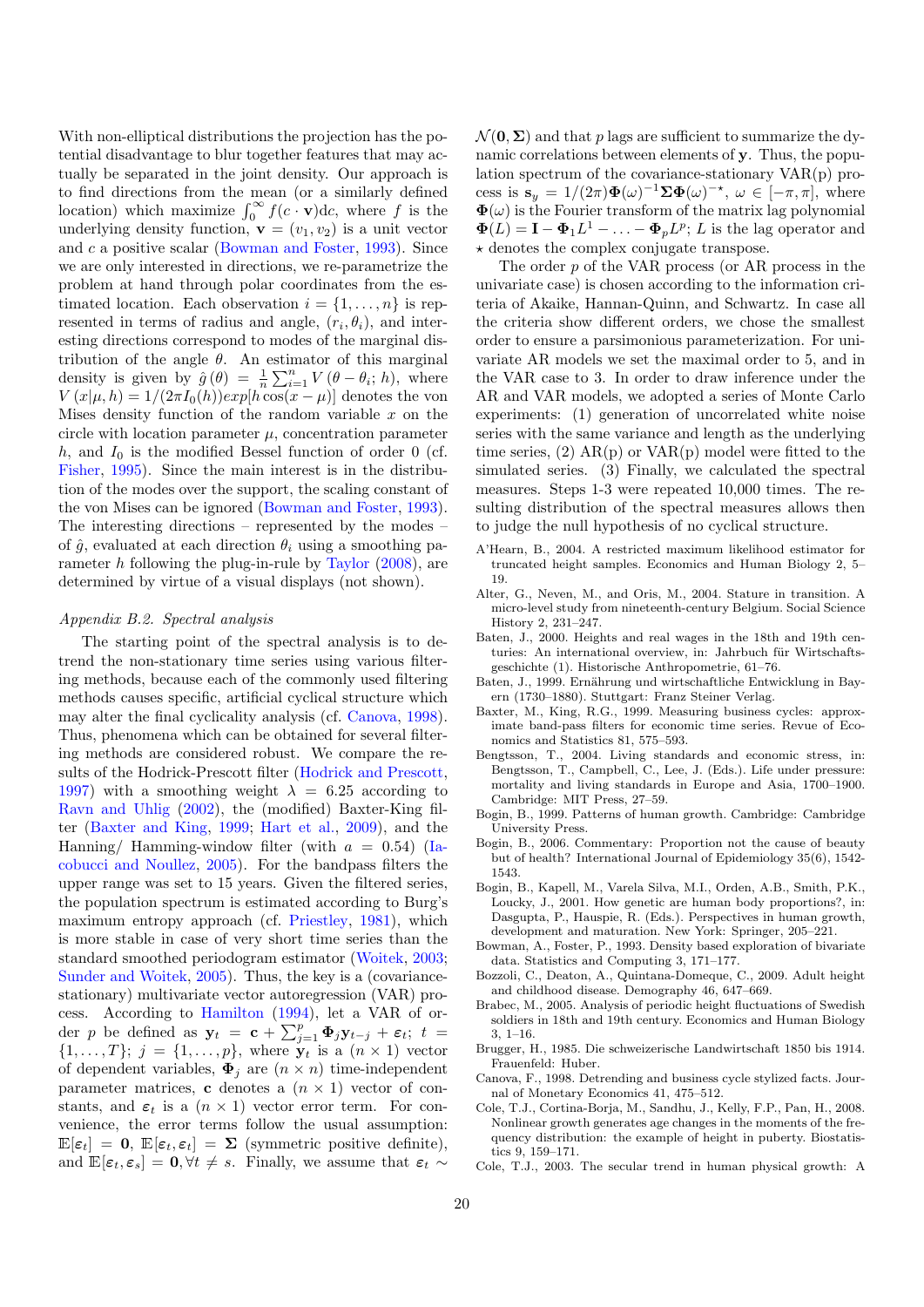biological view. Economics and Human Biology 1, 161–168.

- <span id="page-20-43"></span>Duong, T., 2007. "Ks": Kernel density estimation and kernel discriminant analysis for multivariate data in R. Journal of Statistical Software 21.
- <span id="page-20-42"></span>Duong, T., Hazelton, M.L., 2005. Cross-validation bandwidth matrices for multivariate kernel density estimation. Scandinavian Journal of Statistics 32, 485–506.
- <span id="page-20-0"></span>Engerman, S.L., 1997. The standard of living debate in international perspective: Measures and indicators, in: Steckel, R.H., Floud, R. (Eds.). Health and welfare during industrialization, Chicago: University of Chicago Press, 17–45.
- <span id="page-20-31"></span>Easterlin, R.A., 2000. The worldwide standard of living since 1800. Journal of Economic Perspectives 14, 7–26.
- <span id="page-20-3"></span>Eveleth, P.B., Tanner, J. M., 1990. Worldwide variation in human growth, 2nd ed., Cambridge: Cambridge University Press.
- <span id="page-20-30"></span>Federico, G., 2003. Heights, calories and welfare: A new perspective on Italian industrialization, 1854–1913. Economics and Human Biology 1, 289–308.
- <span id="page-20-44"></span>Fisher, N.I., 1995. Statistical analysis of circular data. Cambridge: Cambridge University Press.
- <span id="page-20-5"></span>Fogel, R.W. 2004. The escape from hunger and premature death 1700–2100: Europe, America, and the Third World, Cambridge: Cambridge University Press.
- <span id="page-20-4"></span>Fogel, R.W. 1994. Economic growth, population theory, and physiology: The bearing of long-term processes on the making of economic policy, in: Nobel lectures in economic sciences 1991–1995. Singapore/ London: World Scientific Publication.
- <span id="page-20-32"></span><span id="page-20-6"></span>Gautschi, W., 1988. Der Landesstreik 1918. 3rd ed. Zürich: Chronos. Gorstein, J., Sullivan, K., Yip, R., De Onis, M., Trowbridge, F.,
- Fajans, P., Clugston, G., 1994. Issues in the assessment of nutritional status using anthropometry. Bulletin of the World Health Organization 72, 273–283.
- <span id="page-20-26"></span>Gubéran, E., 1980. Tendences de la mortalité en Suisse, 2: Maladies infectieuses 1876-1977. Schweizerische medizinische Wochenschrift 110, 574–583.
- <span id="page-20-28"></span>Gruner, E., Wiedmer, H.R., 1987. Arbeiterschaft und Wirtschaft in der Schweiz 1880–1914. Soziale Lage, Organisation und Kämpfe von Arbeitern und Unternehmern, politische Organisation und Sozialpolitik. Vol 1: Demographische, wirtschaftliche und soziale Basis und Arbeitsbedingungen. Zurich: Chronos.
- <span id="page-20-46"></span>Hamilton, J.D., 1994. Time series analysis. Princeton: Princeton University Press.
- <span id="page-20-35"></span>Härdle, W., Müller, M., Sperlich, S., Werwatz, A., 2004. Nonparametric and semiparametric models. Berlin: Springer.
- Haines, M.R., Steckel, R.H., 2003. Childhood mortality and nutritional status as indicators of standard of living: Evidence from World War I recruits in the United States, in: Jahrbuch für Wirtschaftsgeschichte (1), 44–62.
- <span id="page-20-41"></span>Hall, P., Marron, J.S., Park, B.U., 1992. Smoothed cross-validation. Probability Theory and Related Fields 92, 1–20.
- <span id="page-20-39"></span>Hart R.A., Malley J.R., Woitek, U., 2009. Real earnings and business cycles: new evidence. Empirical Economics 37, 51–71.
- <span id="page-20-20"></span>Head-König, A.-L., 1998. La population de la Suisse, in: Bardet, J.-P., Dupâquier, J. (Eds.). Histoire des populations de l'Europe: La révolution démographique (vol 2), 1750-1914. Paris: Fayard, 454–461.
- <span id="page-20-37"></span>Hodrick, R., Prescott, E., 1997. Postwar U.S. business cycles: an empirical investigation. Journal of Money, Credit and Banking 29, 1–16.
- <span id="page-20-27"></span>Höpflinger, F., 1986. Bevölkerungswandel in der Schweiz. Zur Entwicklung von Heiraten, Geburten, Wanderungen und Sterblichkeit. Grüsch: Verlag Rüegger.
- <span id="page-20-25"></span>Hout, M., 1986. Mobility Tables. Beverly Hills: Sage Publications.
- Hyndman, R.J., 1996. Computing and graphing highest density regions. The American Statistician 50, 120–126.
- <span id="page-20-38"></span>Iacobucci, A., Noullez, A., 2005. A Frequency Selective Filter for Short-Length Time Series. Computational Economics 25, 75–102.
- <span id="page-20-36"></span>Jacobs, J., Tassenaar, V., 2004. The economics of health: height, nutrition, and economic development in the Netherlands in (the second half of) the 19th century. Economics and Human Biology 2, 181–195.
- <span id="page-20-13"></span>Kim, J., 2000. Nutrition and the decline of mortality, in: Kiple, K.F. and Ornelas, K.C. (Eds.). The Cambridge World History of Food, vol 2, Cambridge: Cambridge University Press, 1381–1389.
- <span id="page-20-17"></span>Kinkerlin, H., 1880. Die Bevölkerung des Kantons Basel-Stadt am 1. Dezember 1880, Basel.
- <span id="page-20-24"></span>Kaelble, H., 1997. Soziale Mobilität und Chancengleichheit im 19. und 20. Jahrhundert: Deutschland im internationalen Vergleich. Göttingen: Vandenhoeck und Ruprecht.
- <span id="page-20-7"></span>Koch, J., 2011. Waaler revisted: the anthropometrics of mortality. Economics and Human Biology 9, 106–117.
- Komlos, J. 2004. How to (and how not to) analyze deficient height samples. Historical Methods 37, 160–173.
- <span id="page-20-9"></span>Komlos, J., 1994. On the significance of anthropometric history, in Komlos, J. (Eds.). Stature, living standards and economic development. Essays in anthropometric history. Chicago: University of Chicago Press, 210–220.
- <span id="page-20-10"></span>Komlos, J., 1989. Nutrition and Economic Development in the Eighteenth-Century Habsburg Monarchy. Princeton. Princeton University Press.
- <span id="page-20-12"></span>Komlos, J., 1987. The Height and weight of West Point Cadets: Dietary change in Antebellum America. Journal of Economic History 47, 897–927.
- <span id="page-20-2"></span>Komlos, J., 1985. Stature and nutrition in the Habsburg Monarchy: the standard of living and economic development in the eighteenth century. The American Historical Review 90, 1149–1161.
- <span id="page-20-1"></span>Komlos, J., Baten, J., 2004. Looking backward and looking forward: Anthropometric research and the development of social science history. Social Science History 2, 191–210.
- <span id="page-20-11"></span>Komlos, J., Baur, M., 2004. From the Tallest to (One of) the Fattest. The Enigmatic Fate of the Size of the American Population in the Twentieth Century, Economics and Human Biology 2, 57–74.
- <span id="page-20-8"></span>Kues, A.B., 2010. Taller–healthier–more equal? The biological standard of living in Switzerland in the second half of the 20th century. Economics and Human Biology 8, 67–79.
- <span id="page-20-16"></span>Kues, A.B., 2007. On the biological standard of living in Switzerland c. 1830, PhD-Thesis Ludwig-Maximilians University of Munich.
- <span id="page-20-18"></span>Kurz, H.R., 1985. Geschichte der Schweizer Armee. Frauenfeld: Huber.
- <span id="page-20-29"></span>Lorenceau, R., 2006. Städtische Migration in der zweiten Hälfte des 19. und am Anfang des 20. Jahrhunderts am Beispiel der Stadt Basel. Basler Zeitschrift für Geschichte und Altertumskunde 106, 13–51.
- <span id="page-20-15"></span>Lunn, P.G., 1991. Nutrition, immunity and infection, in: Schofield, R., Reher, D., Bideau, A. (Eds.). The decline of mortality in Europe. Oxford: Oxford University Press, 131–145.
- <span id="page-20-19"></span>Lustenberger, W., 1996. Pädagogische Rekrutenprüfungen. Ein Beitrag zur Schweizer Schulgeschichte. Zürich: Verlag Rüegger.
- <span id="page-20-23"></span>Maddison, A., 2001. The world economy. A millennial perspective. Paris: OECD.
- <span id="page-20-34"></span>Martinez-Carriòn, J.-M., Moreno-Làzaro, J., 2007. Was there an urban height penalty in Spain, 1840-1913?. Economics and Human Biology 5, 144–164.
- <span id="page-20-14"></span>McEvoy, B.P., Visscher, P.M., 2009. Genetics of human height. Economics and Human Biology 7, 294–306.
- <span id="page-20-40"></span>Maronna, R.A., Martin, R.D., Yohai, V.J., 2006. Robust statistics. Theory and methods. Chichester: John Wiley & Sons.
- <span id="page-20-33"></span>Moser, P., Brodbeck, B., 2007. Milch für alle. Bilder, Dokumente und Analysen zur Milchwirtschaft in der Schweiz im 20. Jahrhundert. Baden: hier + jetzt.
- <span id="page-20-21"></span>Mühleberg, O., 1951. Verlauf der Tauglichkeitswerte 1913–1949 von der Aushebung bis zum Ende des Ausbildungsjahres, spezifziert nach Krankheitsgruppen. Vierteliahrsschrift für schweizerische Sanitätsoffziere 3, 89-172.
- <span id="page-20-22"></span>Pfister, C., 1995. Im Strom der Modernisierung: Bevölkerung, Wirtschaft und Umwelt im Kanton Bern, 1700–1914. Bern: Haupt Verlag.
- <span id="page-20-45"></span>Pristley, M., 1981. Spectral analysis and time series. London: Academic Press.
- R Development Core Team, 2009. R: A language and environment for statistical computing, R Foundation for Statistical Computing. Vienna. URL: http://www.R-project.org.